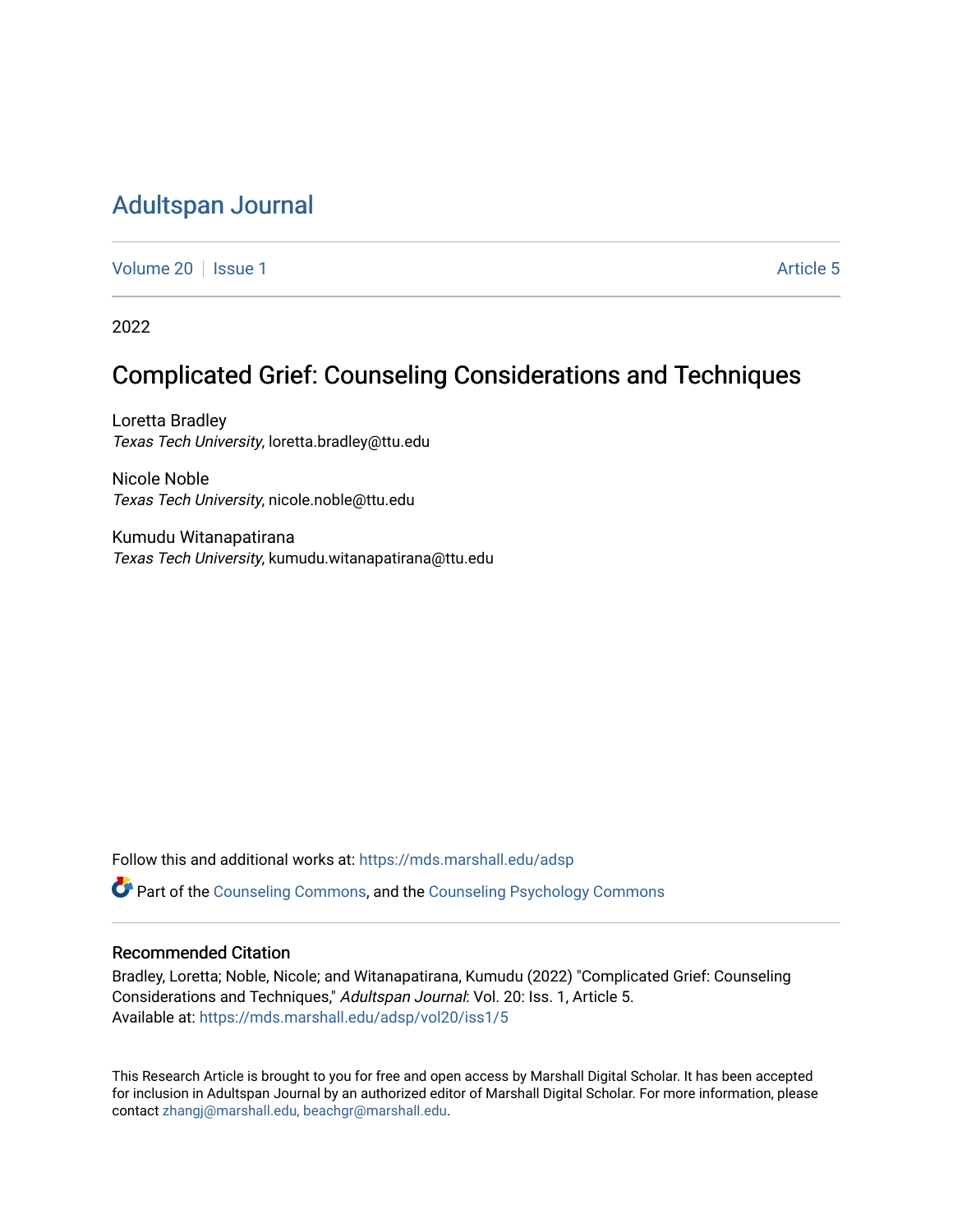## Complicated Grief: Counseling Considerations and Techniques

## Cover Page Footnote

Author Note Loretta Bradley https://orcid.org/0000-0003-3959-4339 Nicole Noble https://orcid.org/ 0000-0003-1285-0494 Kumudu Witanapatirana https://orcid.org/0000-0002-2848-4030 Correspondence concerning this article should be addressed to Loretta Bradley, College of Education, Texas Tech University, 3002 18th Street, Lubbock, TX 79409. Email: loretta.bradley@ttu.edu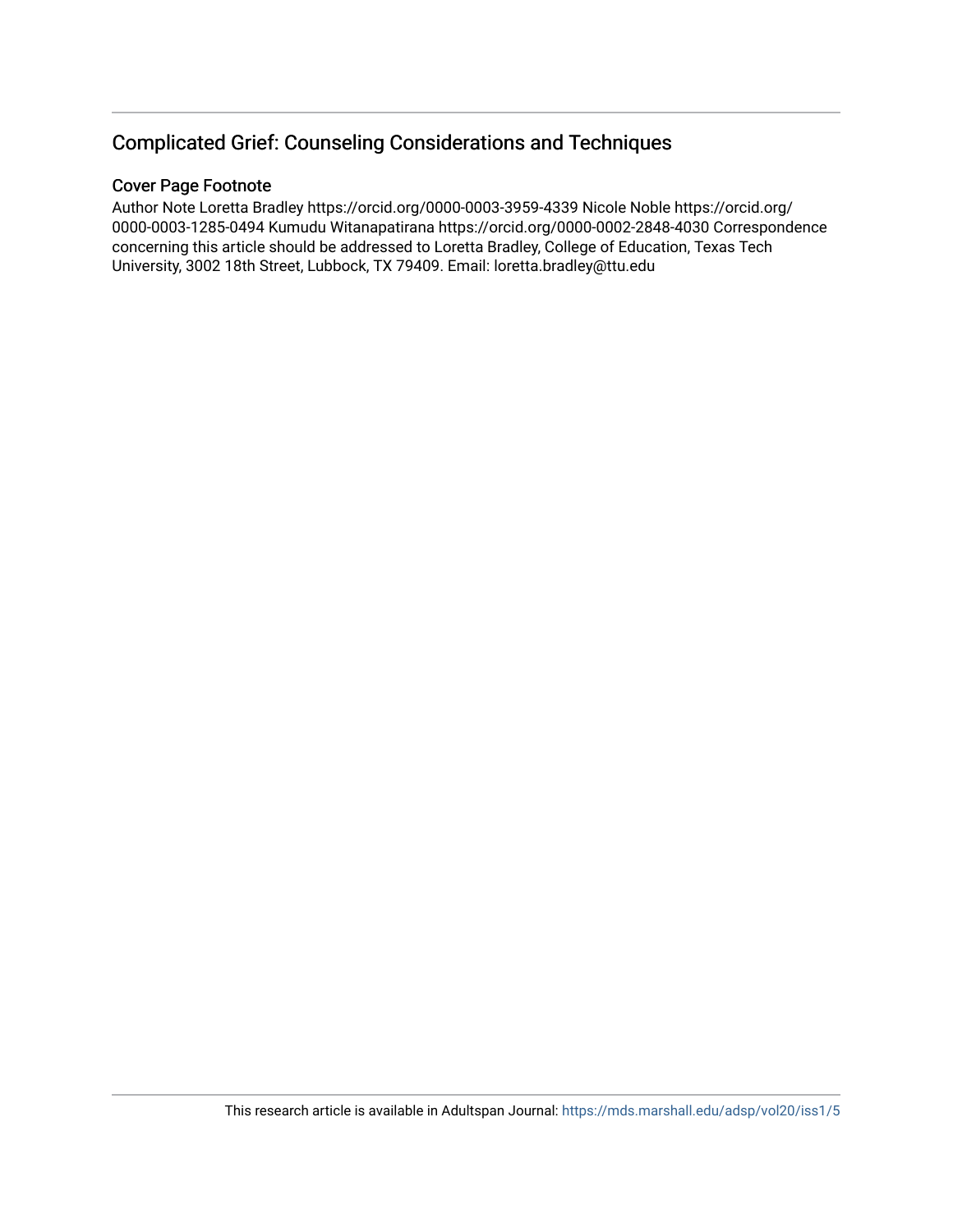## **Complicated Grief: Counseling Considerations and Techniques**

Loretta Bradley

**b** <https://orcid.org/0000-0003-3959-4339>

Texas Tech University

Department of Educational Psychology, Leadership, & Counseling

3002 18th Street, Lubbock, TX 79409

[loretta.bradley@ttu.edu](mailto:loretta.bradley@ttu.edu)

Nicole Noble

<https://orcid.org/0000-0003-1285-0494>

Texas Tech University

Department of Educational Psychology, Leadership, & Counseling

3002 18th Street, Lubbock, TX 79409

Kumudu Witanapatirana

**<https://orcid.org/0000-0002-2848-4030>** 

Texas Tech University

Department of Educational Psychology, Leadership, & Counseling

3002 18th Street, Lubbock, TX 79409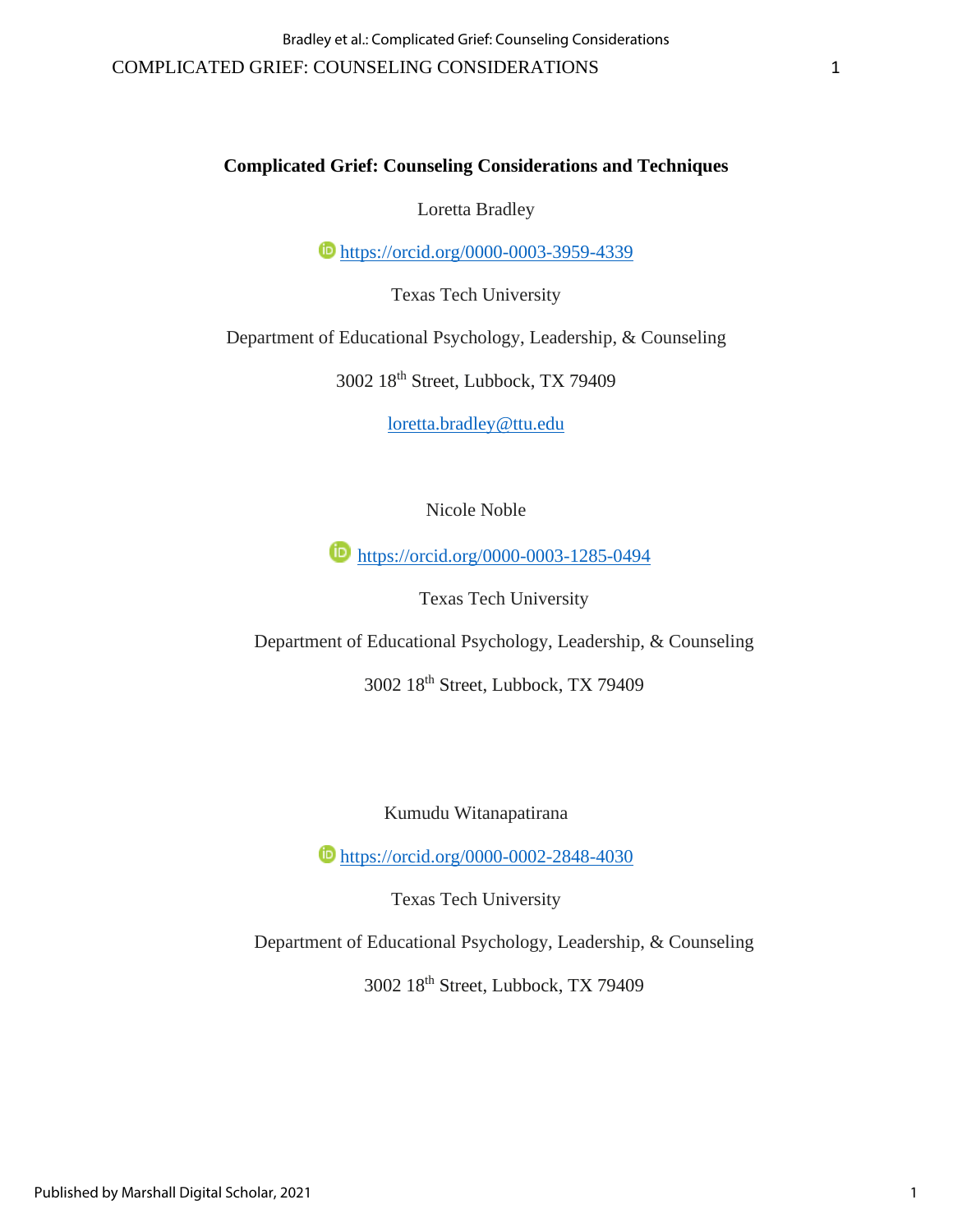## **Abstract**

This article presents a case study about a fictional client's experience of complicated grief. This article differentiates between complicated grief and normal (adaptive) grief. It also distinguishes between bereavement, grief, and mourning. The counseling process is described using developmental theory and narrative reconstruction to illustrate how to implement creative techniques.

*Keywords:* adaptive grief, complicated grief, COVID-19 grief, creative techniques, spousal loss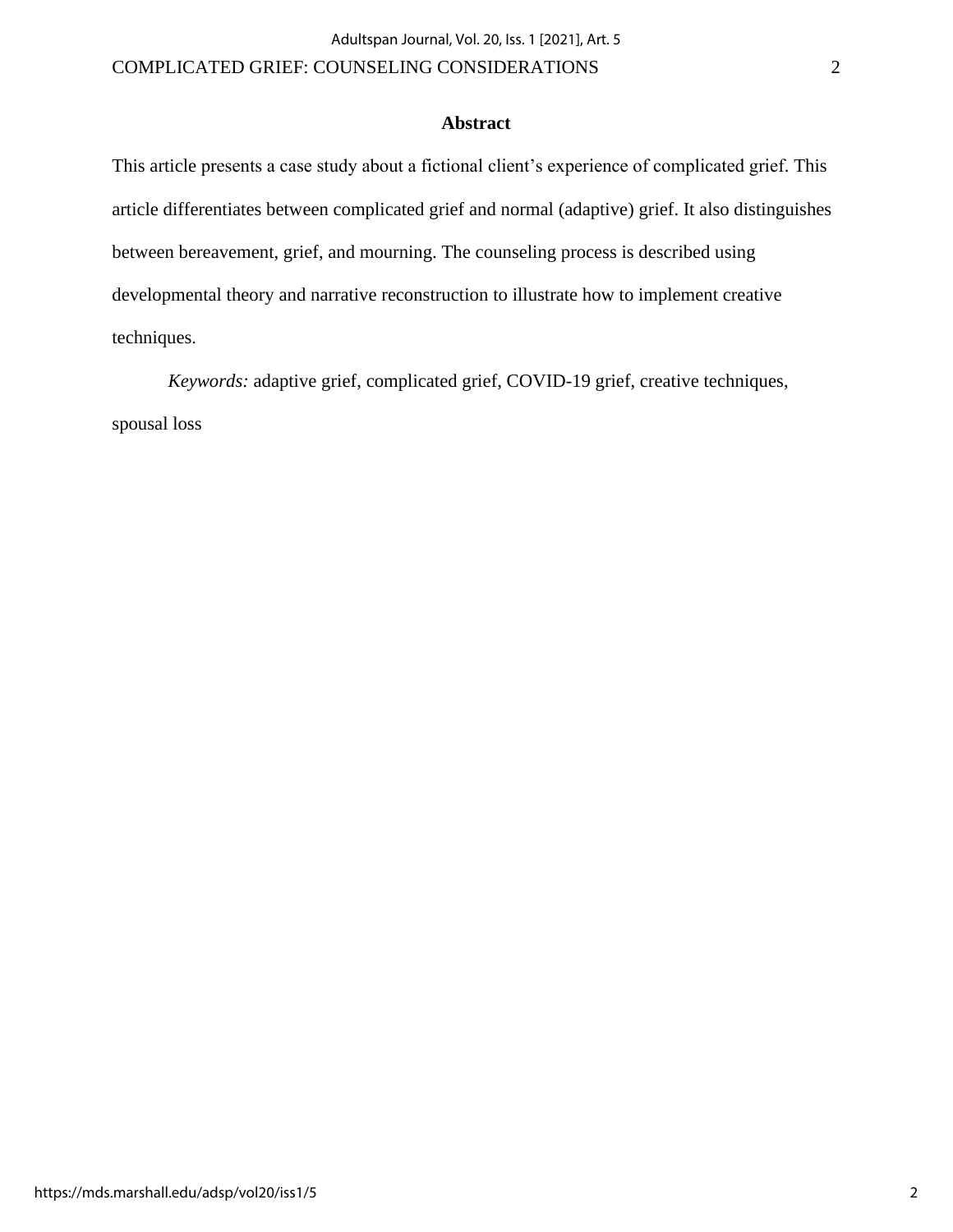### **Complicated Grief: Counseling Considerations and Techniques**

Although often unwelcomed and unwanted, the loss of a loved one is not a unique experience. Crunk et al. (2017) wrote that "death is a ubiquitous human experience that is associated with heightened psychological and physical distress on the part of the survivor" (p. 226). Unfortunately, loss of human life or death occurs on a daily basis. In the United States, the Centers for Disease Control and Prevention (CDC, 2020), the Worldometer (2020), Johns Hopkins University of Medicine (2020), and the World Health Organization (2020) reported over 280,000 COVID-19 related deaths as of December 6, 2020. In 2017, the death rate was 7.7 (7.7 out of 1,000; Xu, 2019). With the arrival of COVID-19 in the United States on January 21, 2020, and the first COVID-related death on February 6, 2020 (Hauck et al., 2020), this death rate will likely increase. Average life expectancy in the U.S. is 78.6 years (Kochanek et al., 2019). The leading causes of death are heart disease, cancer, accidents, and respiratory diseases (Kochanek et al., 2019). Each individual's response to the death of a loved one is unique.

This article is written for three purposes. First, we discuss the premise that a survivor's initial response to death influences their adjustment to the loss. Second, we differentiate between "normal" and "complicated" grief. Third, we focus on counseling issues and techniques for helping clients who are experiencing complicated grief.

#### **Bereavement, Grief, and Mourning**

Although *bereavement*, *grief*, and *mourning* are often used interchangeably, these terms differ. *Bereavement* is the state of having lost a loved one through death (Stroebe et al., 2008). *Grief* is the complex psychological response to bereavement, composed of feelings, thoughts, and beliefs related to the loss (Crunk et al., 2017). Grief is viewed as a deep sorrow resulting from loss of a loved one; this intense sorrow is often associated with grief. *Mourning* refers to

3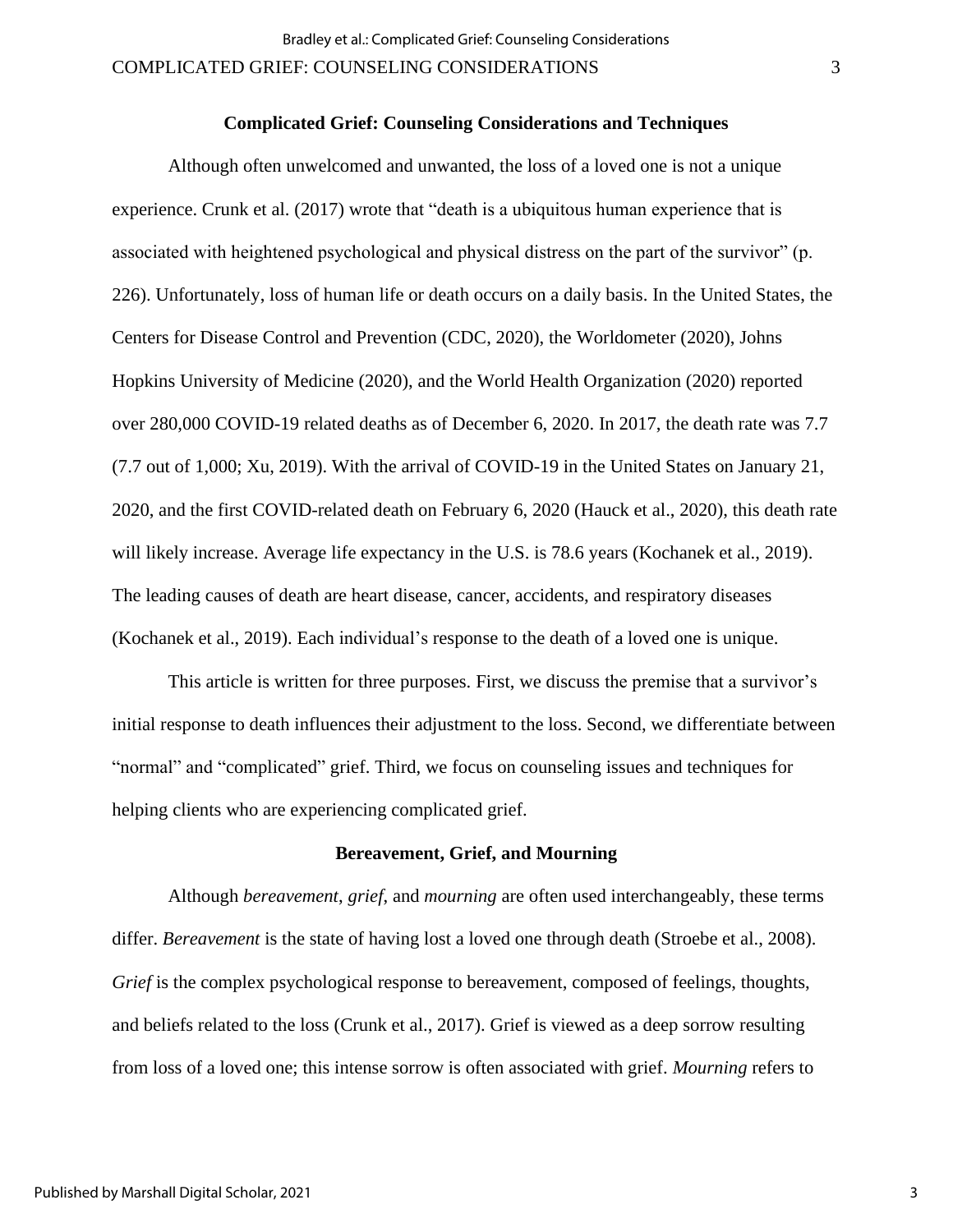the public expression of grief demonstrated through various rituals and customs endorsed by societies and cultural groups (Crunk et al., 2017; Shear, 2012; Stroebe et al., 2008).

The *Diagnostic and Statistical Manual of Mental Health Disorders* fifth edition (DSM-5) lists "Persistent Complex Bereavement Disorder" as a diagnosable condition; some of the criteria for diagnosing the disorder are that the individual experienced the death of a close loved one and had unusual symptoms of intense loss that lasted for at least 12 months (American Psychiatric Association, 2013, p. 789). Similarly, the *International Classification of Diseases for Mortality and Morbidity Statistics* lists "Prolonged Grief Disorder" as a disturbance following the death of a significant loved one, which consists of symptoms of persistent preoccupation with the deceased lasting for more than 6 months, exceeding norms of a typical loss, and causing a significant impairment (World Health Organization, 2018). In this article, we present two different types of grief: *normal* and *complicated*.

The intensity and severity of symptoms of grief as well as their effect on life domains distinguishes between *normal grief* (ordinary grief, adaptive grief, uncomplicated grief) and *complicated grief*. During normal grief, the individual experiences sadness and loss due to a death (Browning, 2008; Dyer & Hagedorn, 2013), but with time, healing occurs, the griever faces the reality of the loss, adapts, and rebuilds their life. In addition, the individual, while never forgetting the deceased person, is able to assimilate their life narrative with movement toward adapting to life without the deceased (Crunk et al., 2017; Shear, 2012; Stroebe & Schut, 1999). By contrast, during complicated grief the pathway to normal is obstructed, and the individual experiences unremitting distress in response to loss. Complicated grief includes confusion about role identity and the presence of intense sadness, inability to trust self and others, increased shock, bitterness, and anger (Neimeyer & Burke, 2012; Parks, 2007; Prigerson et al., 2002;

4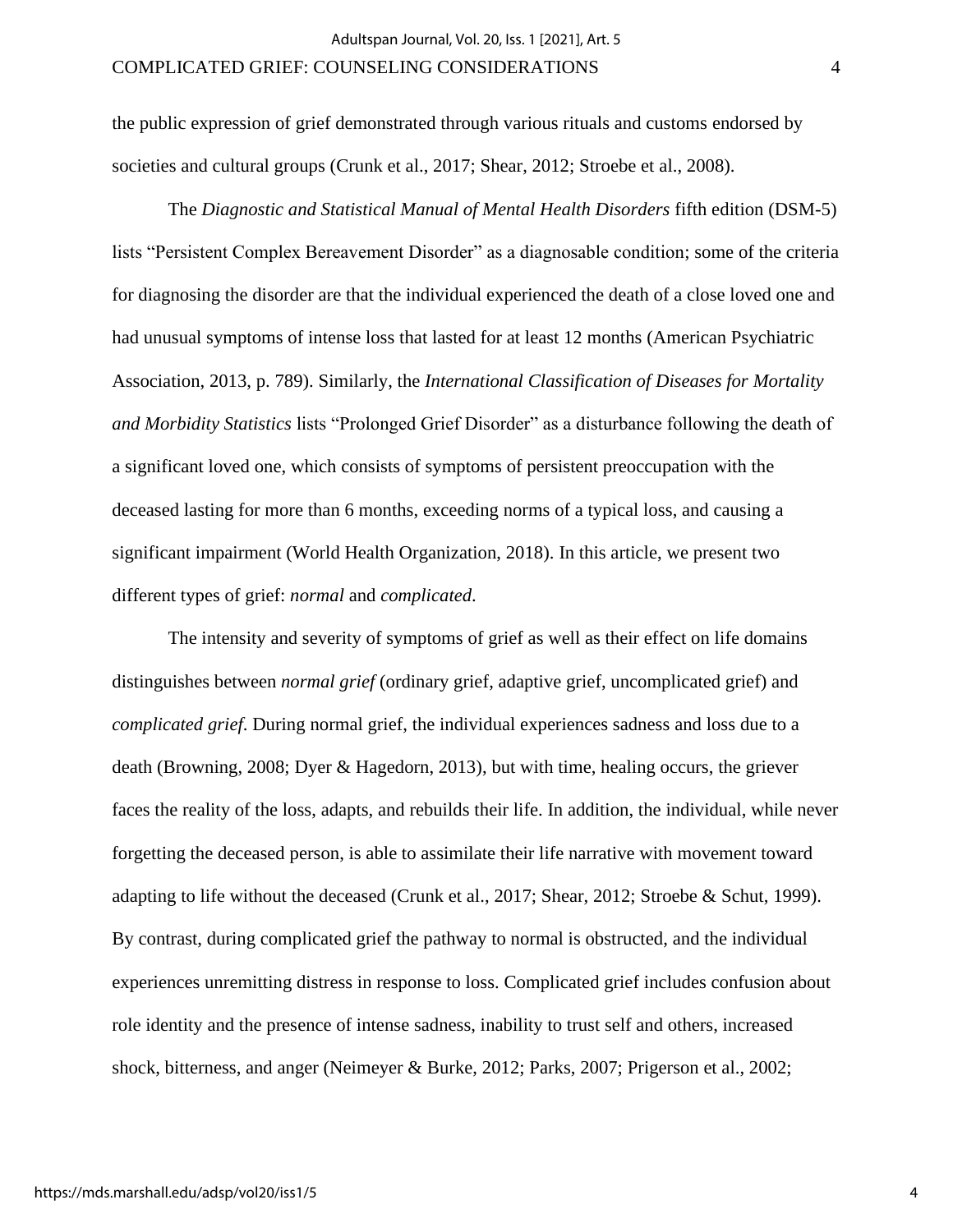Shear, 2012; Stroebe & Schut, 1999; Supirno & Luptak, 2013). Complicated grief has extreme intensity and negatively influences multiple life domains (Briggs & Pehrsson, 2008; Crunk et al., 2017, Newson et al., 2011; Rossheim & McAdams, 2010). Further, O'Connor and Arixmendi (2014) concluded that the individual experiencing complicated grief experiences "unusually high levels of intrusive thoughts and yearning for the deceased loved one. Individuals with complicated grief are more likely to be triggered by bereavement related cues" (p. 12).

Although normal and complicated grief share similarities, they have distinct differences. In normal grief, the survivor recognizes the reality of life events and can begin to move forward with life while the grief decreases over time. In contrast, complicated grief is marked by overwhelming grief, intense longing for the deceased, feelings that life is meaningless, and intensity of heightened grief negatively influencing multiple life domains.

#### **The Fictional Case of Margaret**

Margaret and John were high school sweethearts. Following graduation from high school, they enrolled in the same university and graduated 4 years later. One month after their graduation, they were married. John became a successful engineer, and Margaret became a successful accountant. The couple lived in Seattle.

John and Margaret had a great relationship; their friends envied their successful marriage. Although the couple did not always agree, they were able to discuss and work through their major problems. The couple had two sons, and the sons agreed that they had seldom witnessed their parents arguing. Their sons characterized their parents as honest, good providers, and caring, loving parents, who showered them with praise and encouragement. Further, John and Margaret never compared their sons and instead made them both feel loved.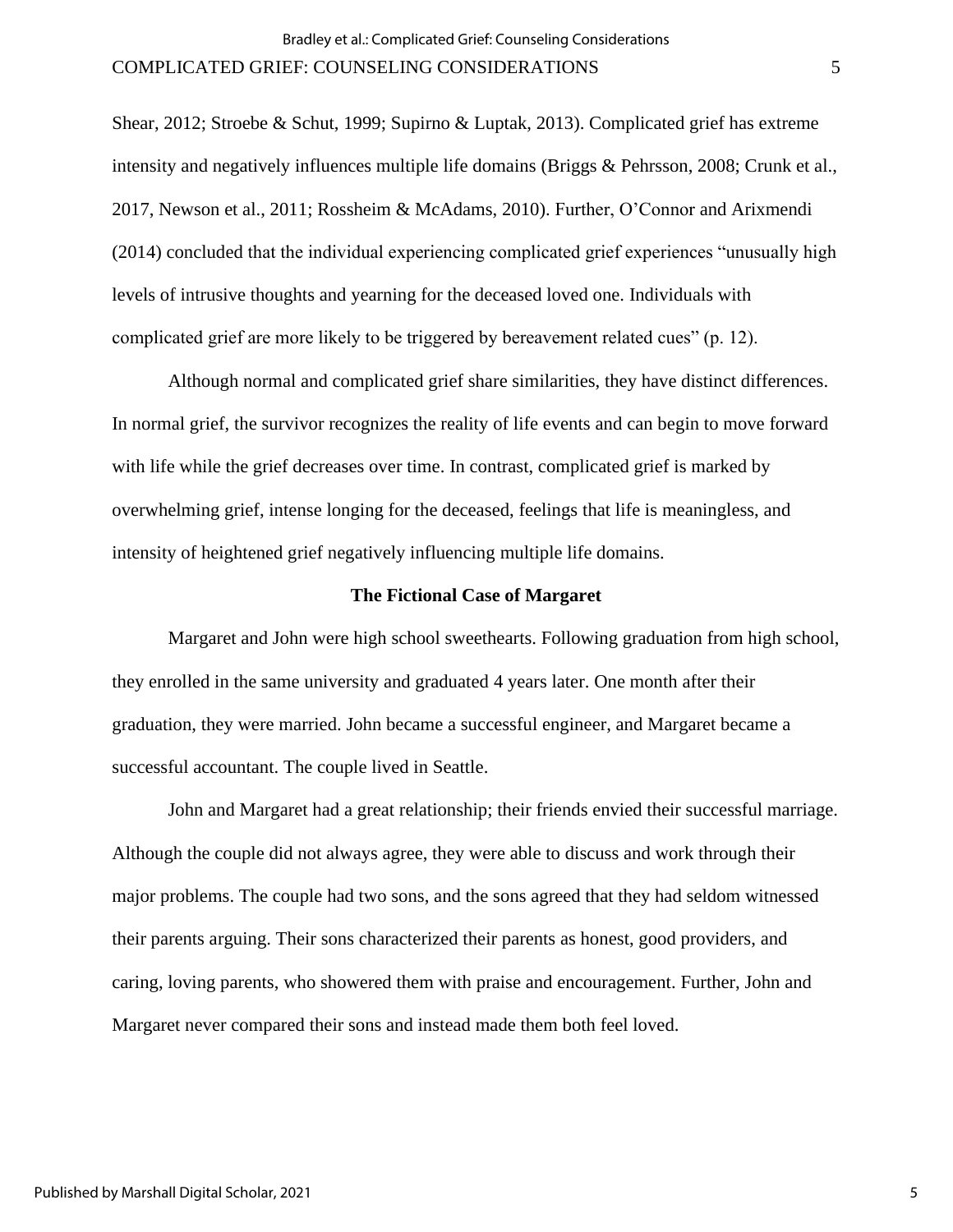Because of their careful savings and wise investments, the couple was able to retire early at age 62. The first 4 years of retirement were great. At last, John and Margaret had the time to travel. In the past, traveling was difficult because of their work schedules. In retirement, they were also able to spend time with family and friends. At the beginning of their 5th year of retirement, John had a heart attack. Although recovery was slow, John continued to improve over the next year. Then, about a year after his heart attack, John suddenly became ill. Initially, John said he felt tired, was experiencing breathing issues, and was hot. Margaret suggested that John see his physician. John replied, "This is the flu, and I will be better in a few days." Within 24 hours, John was feeling worse. This time, John agreed to see his physician who pronounced his illness as the flu. John was given an antibiotic prescription and told to take Tylenol, drink plenty of fluids, and rest. However, his symptoms did not improve. The next day, Margaret drove John to the emergency room, and he was admitted to the hospital. This was early February 2020. Although John was hospitalized, his condition was not getting better. He was diagnosed with COVID-19, a disease with which John and Margaret were unfamiliar. At one point, John seemed to be improving, but then his symptoms worsened, and John died at age 68. Margaret could not believe her beloved husband had died. She was distraught that because of COVID-19 restrictions, she could not visit John or be at his bedside when he died. Following John's death, Margaret was devastated. She had been married to John for 47 years, and she did not know how she could face life without him.

It had been more than 10 months since John died. Margaret's grief was not getting better; in fact, her sons believed her grief was markedly worse. Even on her better days, Margaret still cried throughout the day and even sometimes at night. On many days, Margaret did not get out of bed before noon; she often remained in her night gown all day. Margaret was so distraught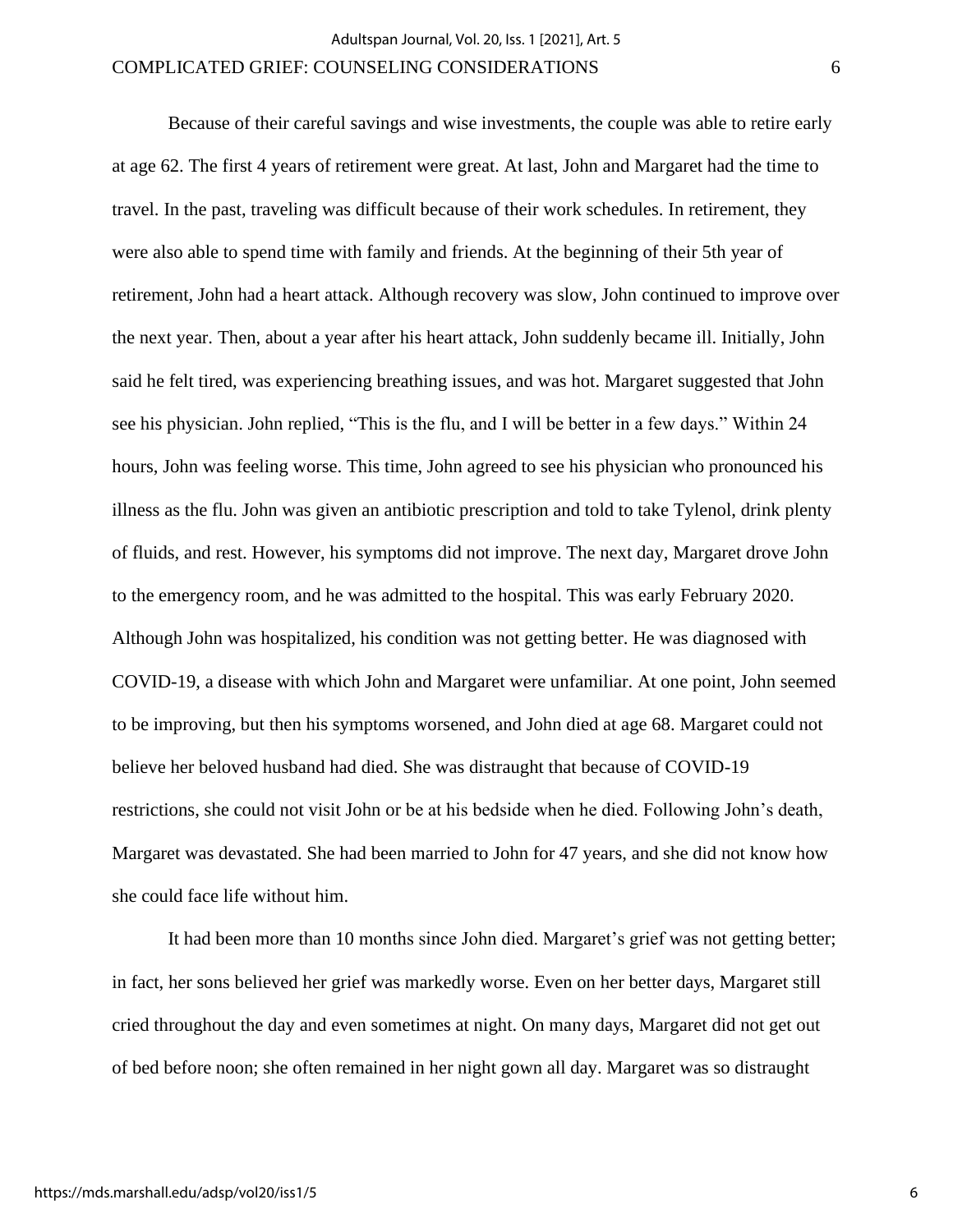that she routinely forgot to feed her dog and cat, refused to socialize with family and friends, and complained life was no longer fun. She often wondered if she had insisted that John had gone to the hospital earlier, would he still be alive?

One day, Margaret told her sons that she hated to get up and face the day. Although she insisted, she would never kill herself, she said she would like to die so that she could be with John. Initially, the sons thought their mother's grief would get better with time; however, they now worry this is not likely. The sons have decided their mother needs professional help. Together, the sons visited with their mother and suggested that she make an appointment with a counselor. Margaret was surprised and unhappy. She reacted by saying, "I guess you think I am crazy. Well, I am not crazy, and I will not see a counselor." However, after much discussion, several days later Margaret agreed to schedule an appointment with a counselor, Maria.

#### **Initial Counseling Session**

Surprisingly, Margaret kept her first counseling appointment with Maria. In that initial session, Maria tried to establish a good relationship with Margaret. Establishing the counseling relationship was not easy. First, Margaret was open in saying that she only came to counseling to please her sons. It was apparent that she did not want to be in counseling. Second, it was difficult to counsel with Margaret because when she talked about John, she would burst into tears. Third, it was difficult keeping Margaret focused during counseling. Despite these challenges, the session provided insight for both Margaret and Maria, and Margaret scheduled two additional counseling sessions.

#### **Case Conceptualization**

As Maria began to process the initial session and plan for the next session with Margaret, she concluded that Margaret was definitely mourning John's death. This resulted in Margaret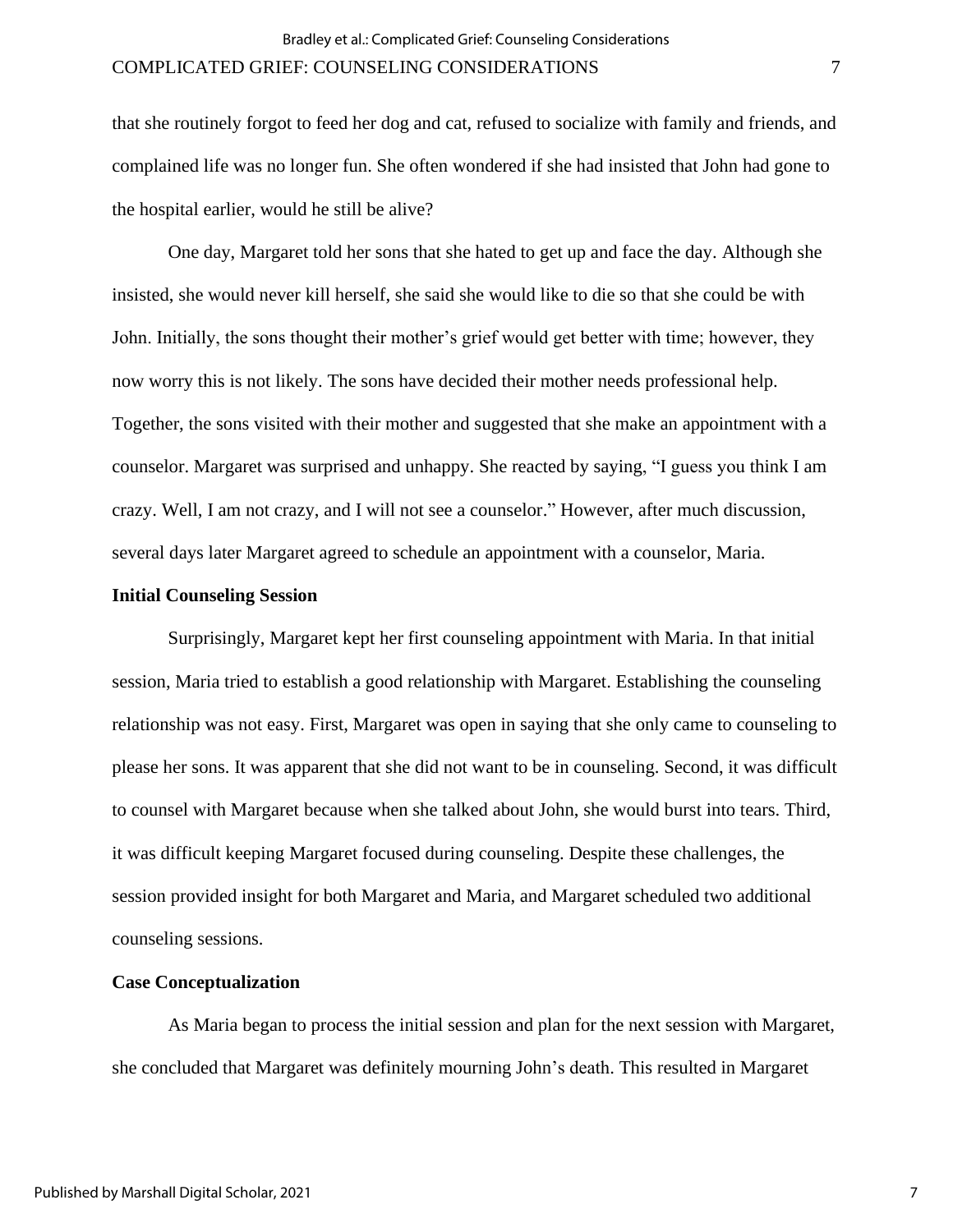having intense grief to the extent that things seemed hopeless. Freud (1917/1963) was one of the earliest therapists to identify grief. Freud asserted that, in grief, the libido remains attached to a lost object (in this case, John). Although Freud viewed grieving as a natural process, he also viewed the grieving process as one in which the griever (in this case, Margaret) needs to sever the bond to the deceased to allow for healing and to permit moving on with life. As Maria considered Margaret's grief, she concluded Margaret was not moving on with life.

In considering various developmental theories, Maria reviewed Erikson's (1950) eight stages of psychosocial development. Margaret was now 68 years old, which placed her in Stage 8 of Erikson's stages; Stage 8 begins at age 65 years and continues through death. The major task at this stage is a review of life with the intent to create harmony and make peace. Essentially, the task is one in which the individual makes meaning of life. If the individual views their life as meaningful and productive, ego identity, or a strong sense of self, is usually achieved. If, on the other hand, the review of life is viewed as unfulfilled, meaningless, and despairing, then ego identity is not achieved (Whiting & Bradley, 2007).

In considering, the concept of life review, Maria considered work by Butler (2002), who coined the term *life review*, described as follows:

As life nears its end, life review—whether written as a memoir, spoken to a trusted health care worker, family member or friend, or whispered in private to the walls—is the last chance to edit a life story and make it come out "right." It is the last effort to explain,

integrate and reconcile everything that has happened in the course of a lifetime. (p. 7) Similarly, Neimeyer (2000) a thanatologist, or a scientist who studies death, discussed the importance of a life review. He referred to this as storytelling in which the individual becomes the author of their own life story.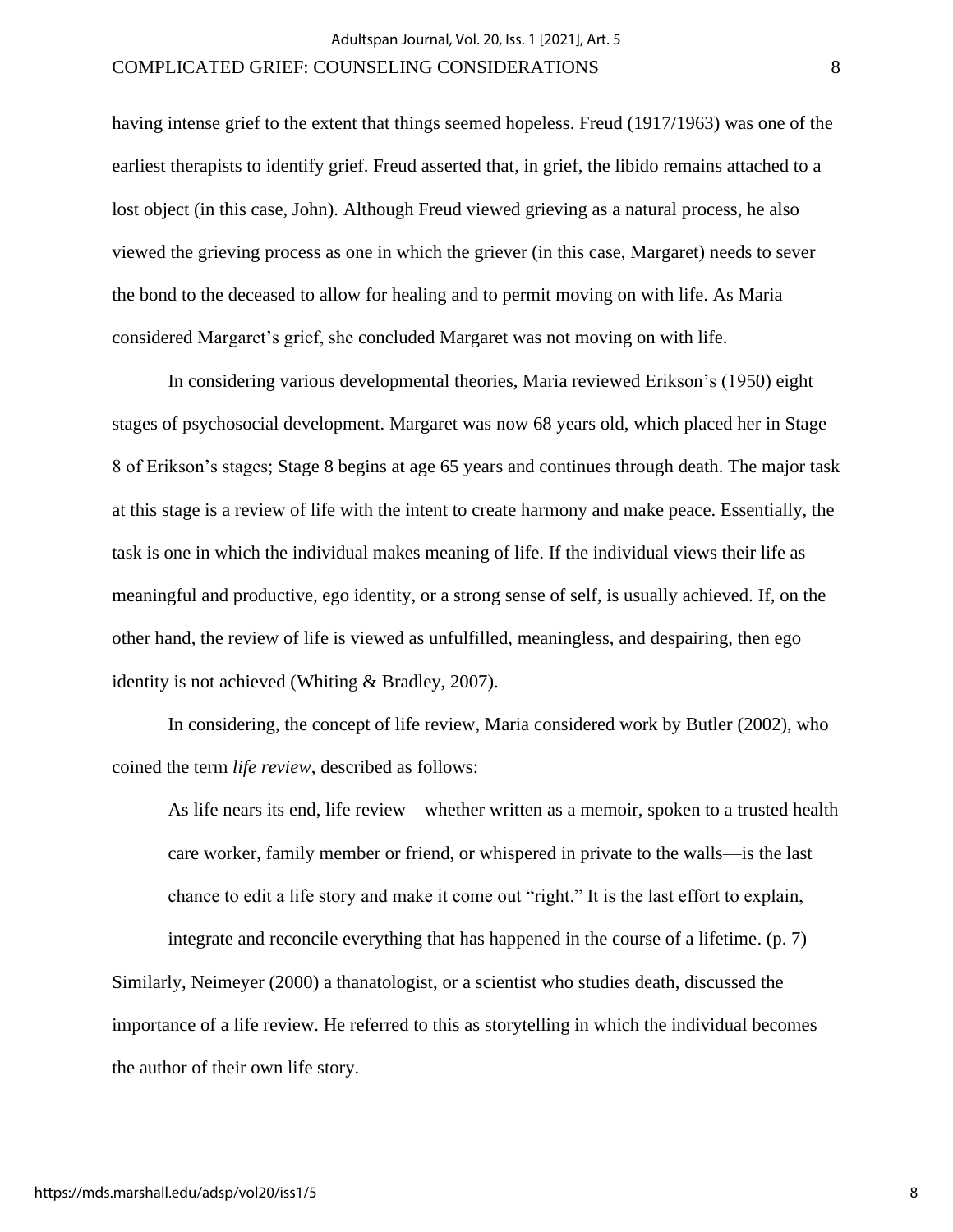Although the Kubler-Ross (1969) theory about death and dying has been questioned (Neimeyer, 2000), Maria decided to review the five stages of death and dying. Maria noted that Stage 4–Depression is characterized by mourning for the deceased; Margaret seemed to be immobilized at this stage. However, because Kubler-Ross's (1969) theory of grief lacks evidence-based support, especially in its linear progression (Neimeyer, 2000), Maria also used the dual process model of grief, which identifies two types of stressors associated with the loss of a loved one: loss-oriented and restoration-oriented (Richardson, 2006; Stroebe & Schut, 1999). *Loss-orientation* involves coping with the loss of some aspect of the deceased person. *Restoration-orientation* involves secondary sources of the loss, such as social loneliness or a need to master tasks the deceased person previously completed (Stroebe & Schut, 1999). Further, the dual process model of grief presumes that the griever copes with the stressors through a process of oscillation—rather than in a linear progression—which entails both confronting and avoiding loss and restoration stressors (Stroebe & Schut, 1999).

Based on the counseling session, the criteria in the DSM-5 for depression, the Beck Depression Inventory, and review of theories, Maria concluded that Margaret was depressed. Further, Margaret's pace through the developmental stage of depression had been interrupted, even halted. Margaret was not advancing to the final stage of grief of acceptance. As Maria continued to integrate the information, she thought Margaret's grief was not the "normal" (usual) progression of grief; instead, Margaret's grief was more pronounced and intense. Margaret's sons and the counseling session showed that her grief was very intense. Further, her grief seems to have paralyzed her ability to move forward with life. Maria concluded that Margaret's behavior exhibited the characteristics of complicated grief.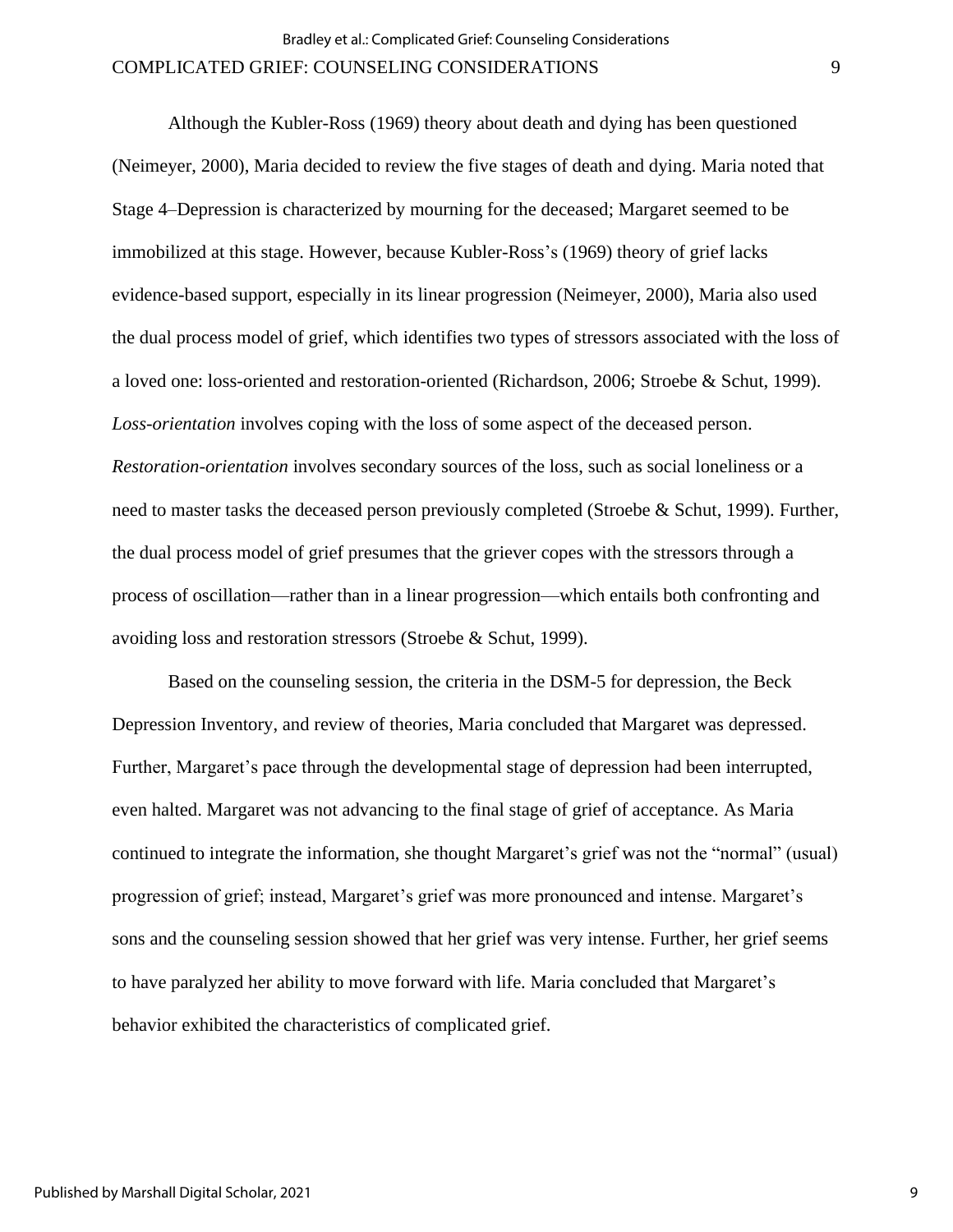As Maria recalled the initial counseling session with Margaret, she remembered that Margaret said she enjoyed reminiscing about her time spent with John. Margaret stated that his life ended too quickly. In that initial session, Maria had inquired about what Margaret enjoyed; this question elicited Margaret's only smile during the session. Margaret replied, "I enjoy thinking about the good times with John, although that makes me sad because those times are gone." Although without much enthusiasm, Margaret said that before John's death, she used to enjoy art, music, traveling, seeing family, and taking family pictures.

#### *Counseling Sessions*

Maria's goal was to try to better understand Margaret's complicated grief. Using concepts from narrative therapy (Erford, 2019; Farzadfard et al., 2015; White & Bailey, 1990), Maria began to plan for future counseling sessions.

Maria decided to concurrently integrate concepts from psychosocial development, complicated grief, and life review in her attempt to help Margaret blend these into a narrative reconstruction, which is a means for recreating identity after loss. Butler (2002) stated, "the strength of life review is in…making peace with their life story" (p. 6). Whiting and Bradley (2007) posited that broad categories of the narrative reconstruction "might include family history, marriage history, career highlights, unique lessons learned, and important heartaches and hurts" (p. 126). Because Maria wanted to help Margaret successfully reconstruct her narrative, she decided to use creative counseling techniques that would capitalize on Margaret's expressed interests during the initial counseling session.

In their second counseling session, Maria continued to establish rapport with Margaret. Because John's death interrupted Margaret's life, and because her grieving process has been dysfunctional, Maria decided to use narrative therapy as the therapy foundation. A premise of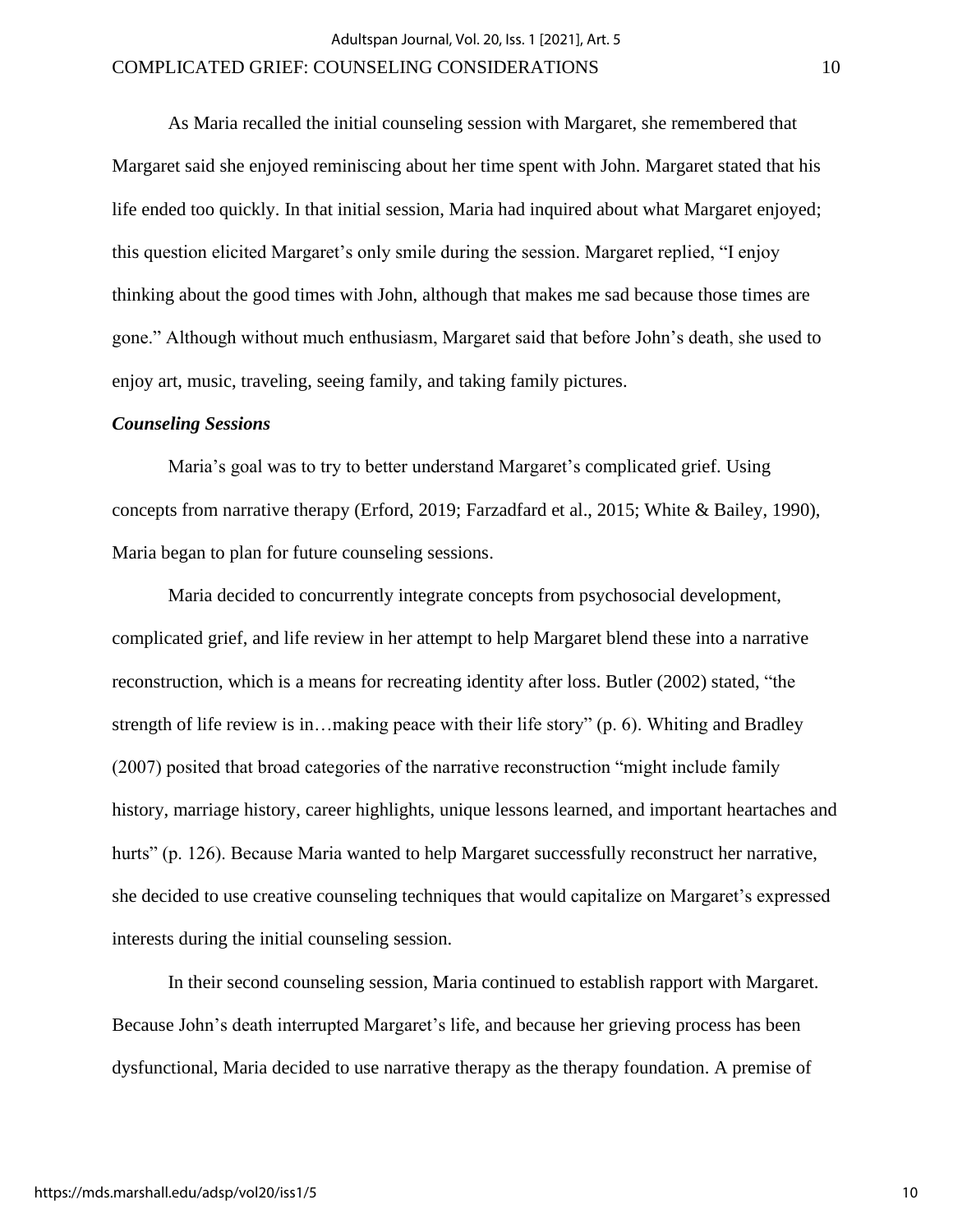narrative therapy is that clients are the "experts" of their lives. Accordingly, Maria offered compassionate guidance as she encouraged Margaret to be the expert of her narrative reconstruction. Maria remembered that in their initial session, Margaret had been positive about her family. Maria decided to help Margaret focus on her family history from birth–68 years (Margaret's current age). To enhance their counseling discussions, Maria asked Margaret if she would be willing to participate in the *lifeline technique* (Bradley et al., 2009). Margaret replied, "probably." The lifeline technique guides counseling clients in creating a timeline of their lives. The client is asked to draw a horizontal line across a large sheet of paper. The client labels the beginning of the horizontal line *birth* and the end as their current age (in Margaret's case, 68 years). The area between birth and death is divided in 5-year intervals. Using a green pen, the client marks an X above the horizontal line for each age in which there was a positive event. Using a red pen, the client marks an X below the horizontal line at each age in which there was a challenging or unhappy event. After Margaret completed the task, Maria and Margaret discussed her timeline. The goal of the technique is to allow the client to summarize and process particularly impactful positive and challenging events that are still lingering with the client. At the end of the discussion, Margaret said the timeline was helpful in allowing her to process the events. To obtain additional information, Maria asked Margaret if she would complete another technique at home. Margaret replied, "perhaps." Maria asked Margaret to locate 10–12 family pictures and bring them to the next counseling session.

In their third counseling session, Margaret brought 12 photos. Maria helped Margaret discuss the photos. Then she asked Margaret to place the photos in chronological order. Maria asked Margaret to discuss the photos by describing the picture in terms of Margaret's age, when the picture was taken, and any memories associated with the pictures. With both the family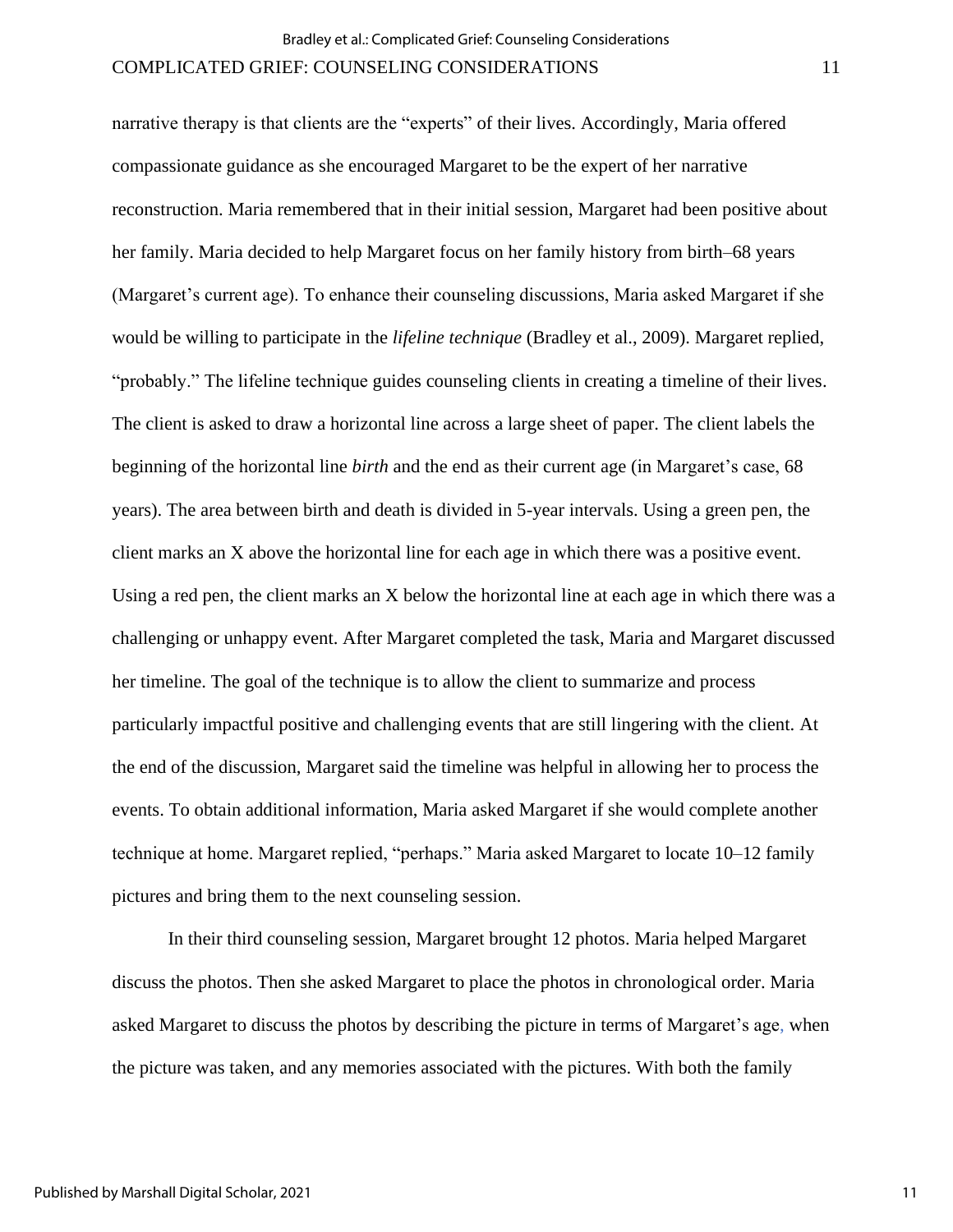pictures and throughout the timeline, Margaret described many aspects about John that she missed. Margaret shared several areas of her life with John that she missed, including the relationship itself, her bond with John, and activities they had engaged in together; she even shared how she imagined John would react to her life now. Maria used the dual process model of grief to recognize that Margaret was substantially coping with loss-orientated stressors of missing John (Stroebe & Schut, 1999). In assisting Margaret with this task, Maria was careful to point out Margaret's strengths, successes, and supports. Maria summarized the task to ensure that Margaret had an understanding of the tasks involving the photos. At the end of the session, Margret volunteered that she found counseling helpful, and she wanted to return for another session.

By their fourth session, Maria believed that Margaret was experiencing more trust. In fact, Margaret volunteered that she had looked forward to this counseling session because counseling was helping her have a better understanding of her situation. She said that she had more support in her life than she had realized. Further, she was beginning to realize that she had been so negative that she had "shut herself off" from family and friends who had always cared for her. She said she would try to be with her sons and their families more often, and that if her friends called again that she might consider meeting them for lunch. Maria encouraged these socializing behaviors because she recognized that through Margaret reconnecting with others in her life, she would begin coping with the restoration-oriented areas of her loss, such as her feelings of loneliness (Stroebe & Schut, 1999). According to Lundorff et al. (2019), individuals grieving the loss of their loved one tend to cope better if they shift from loss-oriented to restoration-oriented coping over time. Therefore, Maria recognized Margaret's progress toward coping more successfully with her loss. As the session continued, Maria was careful to guide the

12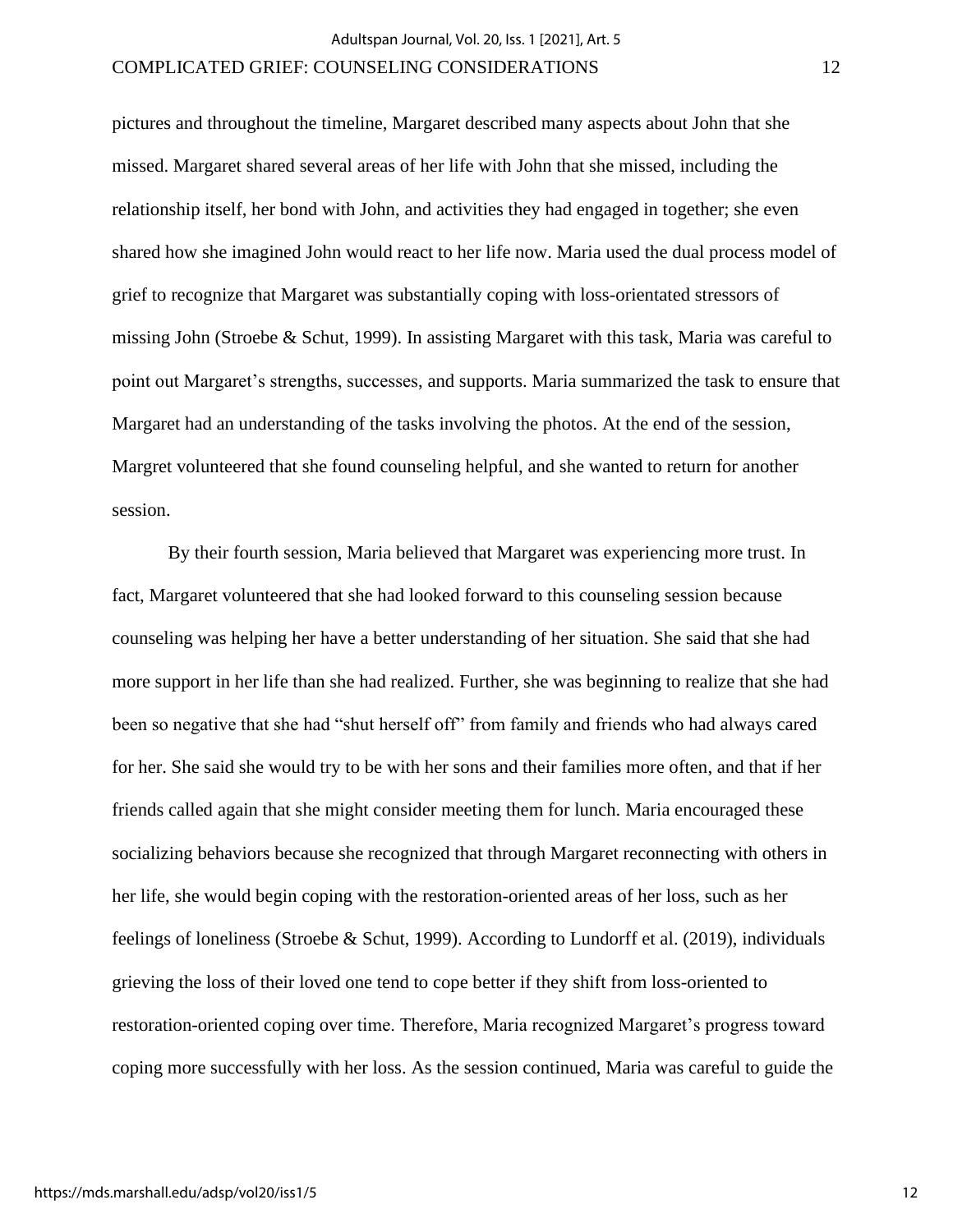narrative reconstruction so that it was focused on integrity instead of despair. Maria's goal was to have Margaret accept herself and her life so that she could achieve satisfaction with herself. Maria asked Margaret to begin accepting calls from her friends, with a goal of talking for at least 3 minutes; Margaret said she would try. At the end of the session, Maria gave Margaret some additional homework. Using the model for bibliotherapy following loss (Briggs & Pehrsson, 2008), Maria recommended a book for Margaret to read about grief.

In reviewing the counseling sessions, Maria concluded narrative reconstruction was necessary for Margaret to achieve grief reconciliation. In their fourth session, Margaret seemed to talk more about John, which may have been precipitated by the photo review that occurred in their third session. Although Margaret was still grieving, Maria gently helped Margaret see her strengths and her many contributions to the marriage, her family, and friends. Maria believed that this approach would help Margaret move more successfully through the grieving process. Specifically, this approach allowed Margaret to reflect positively on her experiences with John without getting stuck focusing on the fact that he was no longer with her.

In later sessions, Margaret talked more about her activities at home. She said she had started a few drawings and enjoyed watching some TV (e.g., news, Jeopardy). She said that although she did not feel ready to meet her friends for lunch, she did meet her sons and their families for an early dinner. She had wanted an early dinner because she was less likely to run into friends. Although she missed John, Margaret said the dinner was fine, and she tried to keep her conversation positive and friendly. Margaret also shared that although she had read a few pages of the book Maria assigned, she could not seem to concentrate. She said she would save the book for reading at a later time. Maria assured Margaret that there was no rush to read the book.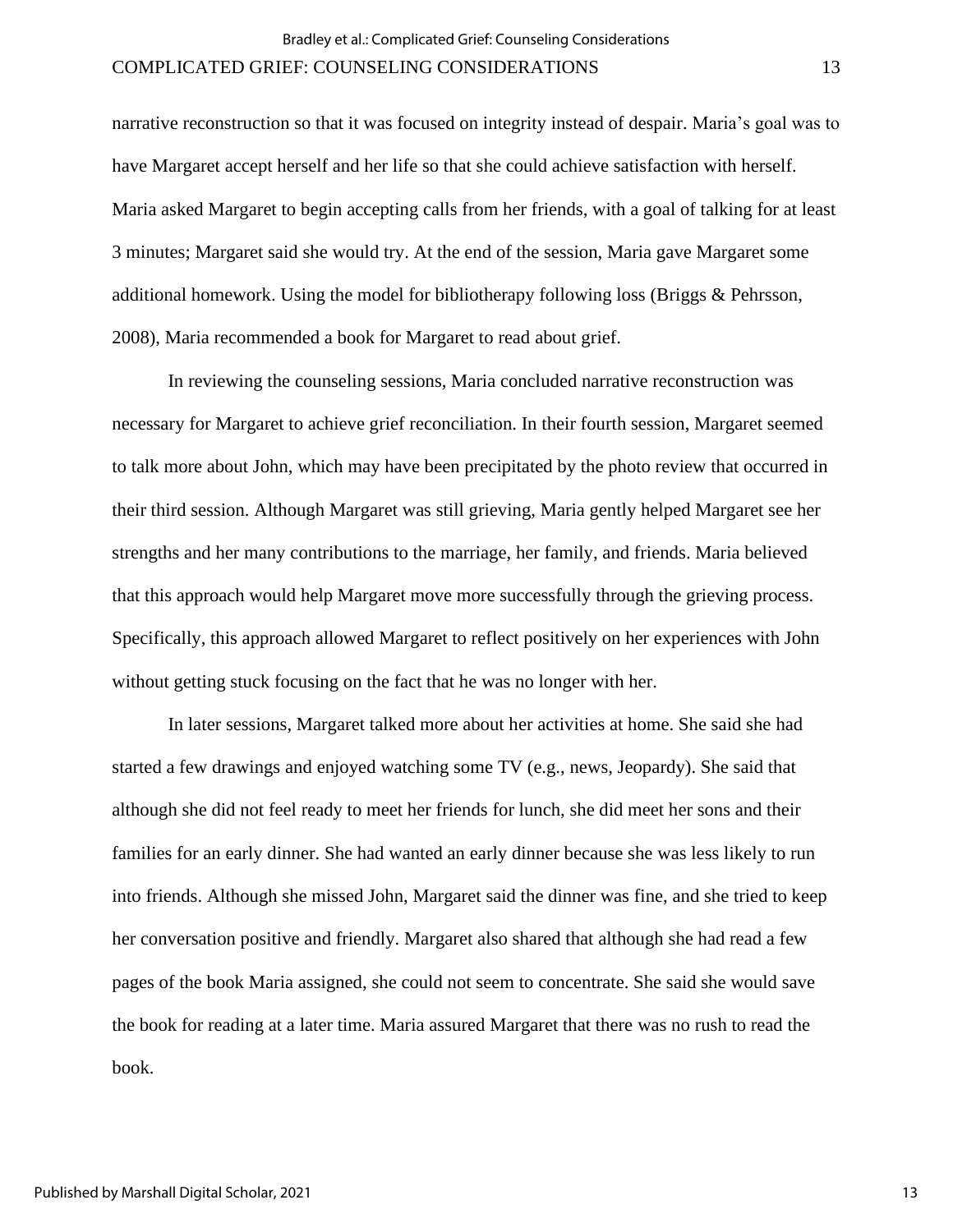Maria introduced Margaret to the *windows technique* (Bradley et al., 2009; Gladding, 2016). Maria asked Margaret to draw a scene in which she was looking through a window. Maria explained that the purpose of this exercise was to help Margaret draw a scene that has current significance for her. Margaret drew a scene looking into the window, a scene that occurred about 20 years ago. The scene included John, Margaret, and their sons. Margaret described this as a scene of the family playing Monopoly together, an activity her family enjoyed. She said, "I wish this scene could occur today; however, I realize John is gone, and the boys are married with their own families…while it is hard, I realize I must live without John; I guess I drew an ideal scene."

In later sessions, Margaret, with Maria's help, discussed what had transpired in the previous sessions. They reviewed the creative counseling techniques. Although Margaret said she had enjoyed all of the techniques, the windows technique was her favorite. Margaret also said that she would like to continue counseling, and she scheduled three additional appointments. Maria thought additional sessions would be needed; however, she did not share this with Margaret.

#### **Discussion**

The number of adults experiencing loss is increasing (Fullen, 2016). Influenced by the work of Kepic (2019) and Wagner et al. (2019), this article was written to help older adults experiencing loss achieve life satisfaction. Specifically, this article focuses on the loss of a spouse and depicts assisting a fictional client in transition from complicated grief to normal grief.

Narrative therapy was used to illustrate helping a client (Margaret) adjust to life without her husband (John). The case example depicted Erikson's (1950) psychosocial stages through the client (Margaret) experiencing dysfunction during Stage 8. In addition to Erikson's psychosocial stages, the dual process model (Richardson, 2006; Stroebe & Schut, 1999) was incorporated into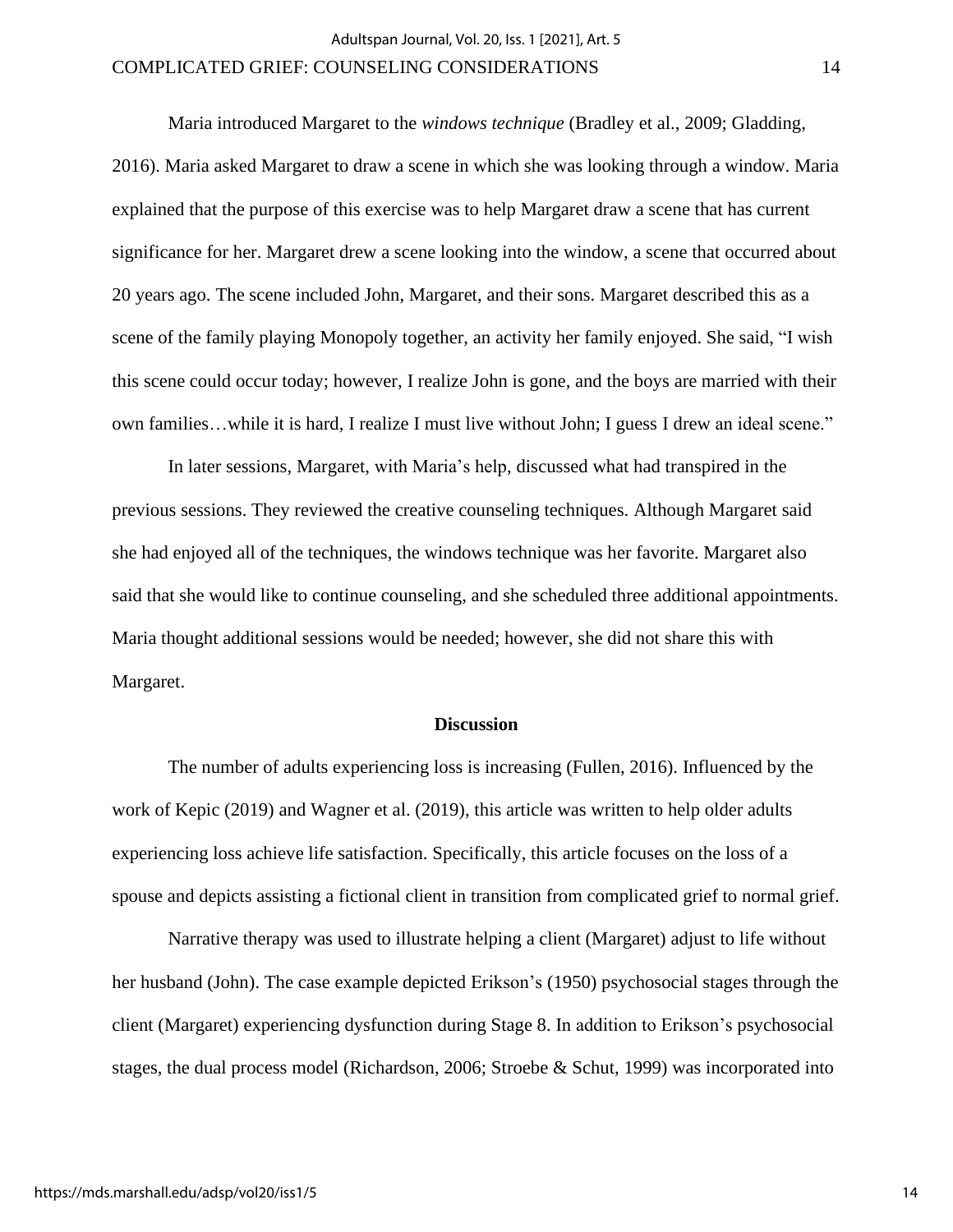the case conceptualization to illustrate some areas counselors should particularly focus on when conducting grief counseling. In this article, the differences in normal grief and complicated grief were explained, and a rationale as to why Margaret was experiencing complicated grief was provided. Further, we provided a brief overview of several counseling sessions.

Narrative therapy was an appropriate approach for counseling with Margaret because it allowed her to reconstruct her life. In this article 4 creative counseling techniques were incorporated and other resources from Bradley et al. (2009), Erford (2019), and Gladding (2016) were included. Although our fictitious client (Margaret) experienced some improvement, she still had many issues involving grief and loss to process. In summary, a narrative therapy approach was presented to illustrate counseling for helping an older adult make peace with their life story, a lengthy and complex process.

Although this fictional case depicted a straight couple whose racial and ethnic backgrounds were not specified, there could be unique considerations for counselors working with same-sex couples, couples from diverse ethnic and cultural backgrounds, or couples with a disability. These issues include limited social support or family involvement as well as legal, medical, occupational, and financial challenges (Woodburn, 2016). As always, counselors working with clients who hold identities considered a part of a minority group should consider how societal norms might influence their diverse clients' grief experiences. Specifically, counselors should incorporate any relevant counseling competencies such as the *Counseling Competencies for Counseling with Lesbian, Gay, Bisexual, Queer, Questioning, Intersex, and Ally Individuals* (Harper et al., 2013), *Competencies for Counseling Transgender Clients* (Burnes et al., 2009), *Competencies for Counseling the Multiracial Population* (Kenney et al., 2015), and *Disability-Related Counseling Competencies* (Chapin et al., 2018).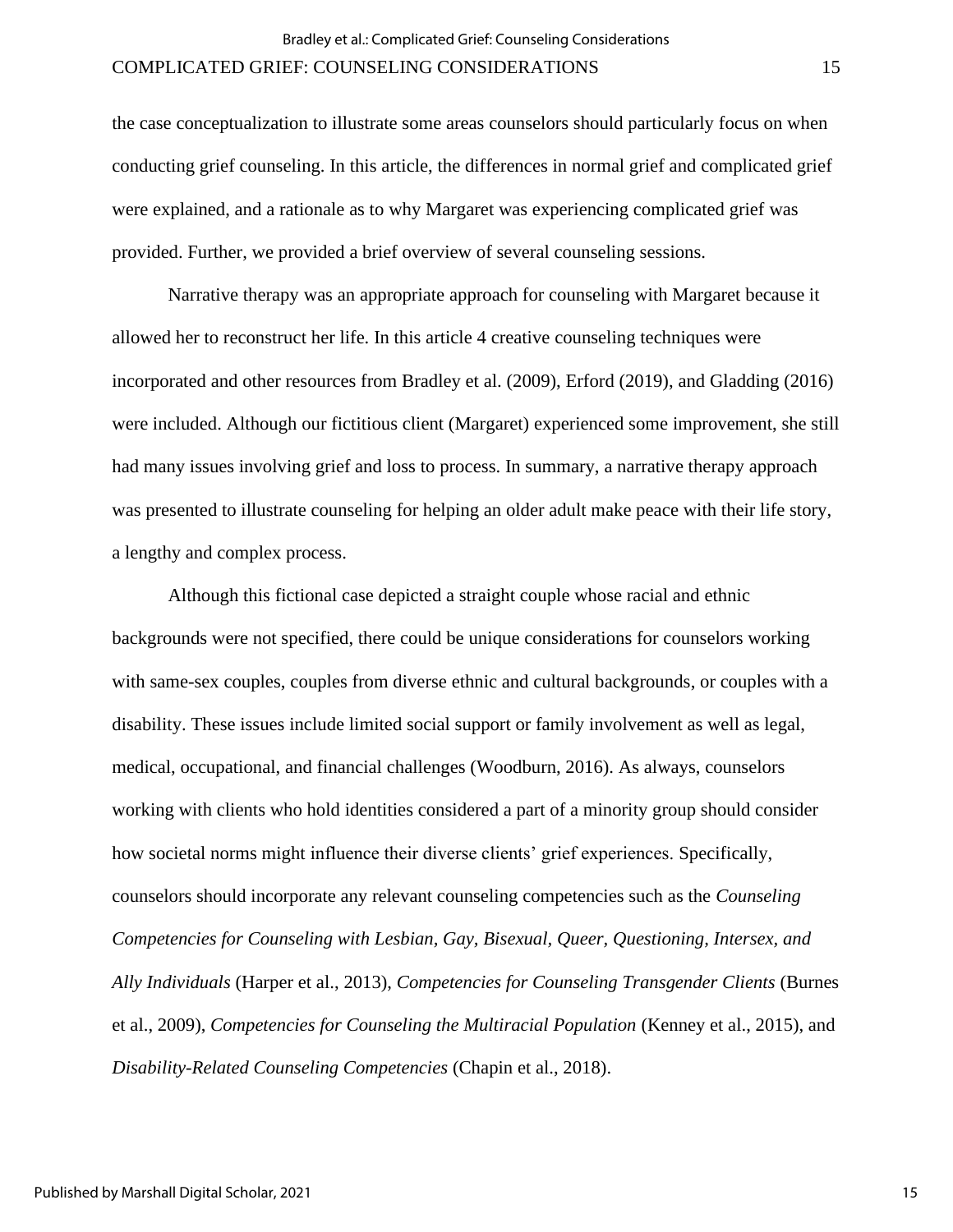To illustrate common concerns clients experience after the loss of a spouse, the fictional case example focused solely on a few of the potential challenges that counselors might encounter. Counselors should consider other potential challenges as well as interventions or techniques beyond those we featured. For example, one challenge counselors might assist their clients with is overcoming emotional pain that limits their basic functioning; applying relaxation interventions, guided imagery, and breathing techniques can help with this challenge (Winch, 2014). Following the loss of a spouse or loved one, counselors might also wish to teach their clients to adjust to the changes in their daily routines through collaborating with clients to identify a new daily schedule (Stroebe, & Schut, 1999; Winch, 2014). Counselors should also help clients cope with their changing identity after the loss of a spouse (Stroebe & Schut, 1999; Winch, 2014). To assist clients who are withdrawing from others, counselors can foster relationship building (Winch, 2014). Finally, counselors should support clients in creating a new purpose for living (Neimeyer, 2000; Winch, 2014). Counselors should also consider recommending other resources like grief groups, podcasts, and books to help clients navigate their grief outside of therapy. Further, due to the sensitive and emotionally charged work of counseling clients coping with the death of a significant loved one, counselors must be aware of their own grief experiences and emotional strengths and weaknesses when engaging in grief counseling.

As COVID-19 mitigation strategies continue to evolve, along with the typical issues that clients encounter when coping with the death of a loved one, additional stressors could include an inability to visit the loved one prior to their passing, an inability to mourn the death in person through attending a funeral, limited social support present both before and after the death of the loved one, financial insecurity, unemployment, and other changes in lifestyle as a result of the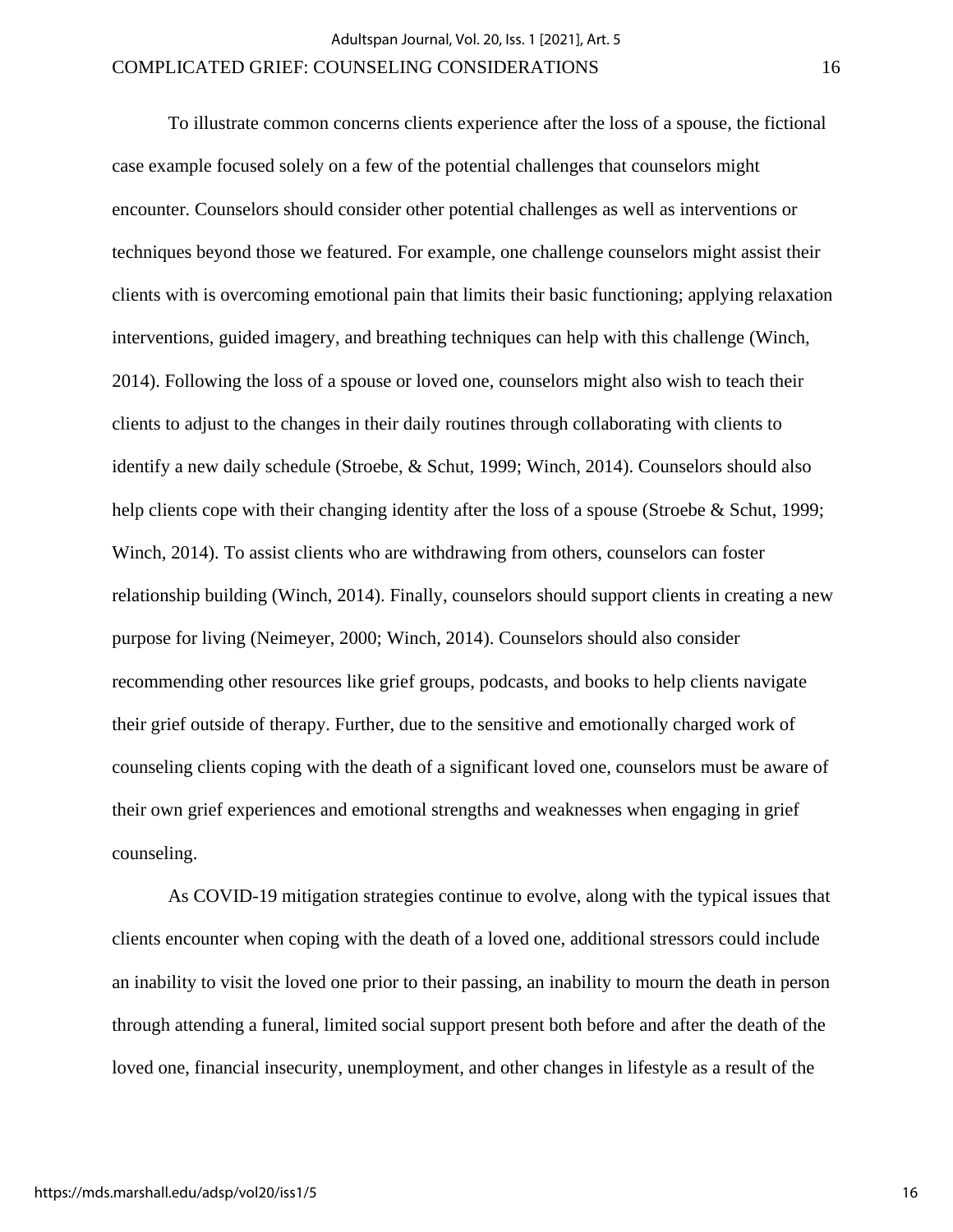pandemic (CDC, n.d.). To address some of these additional stressors, counselors might recommend virtual methods for connecting with others and creating memories or rituals in a virtual or physical space. Further, when counselors acknowledge these additional stressors, clients can more fully process their loss and the profound grief of being unable to say goodbye to their loved one in person. This inability to connect physically in the final moments of life might cause clients additional grief and trauma that needs to be resolved through counseling.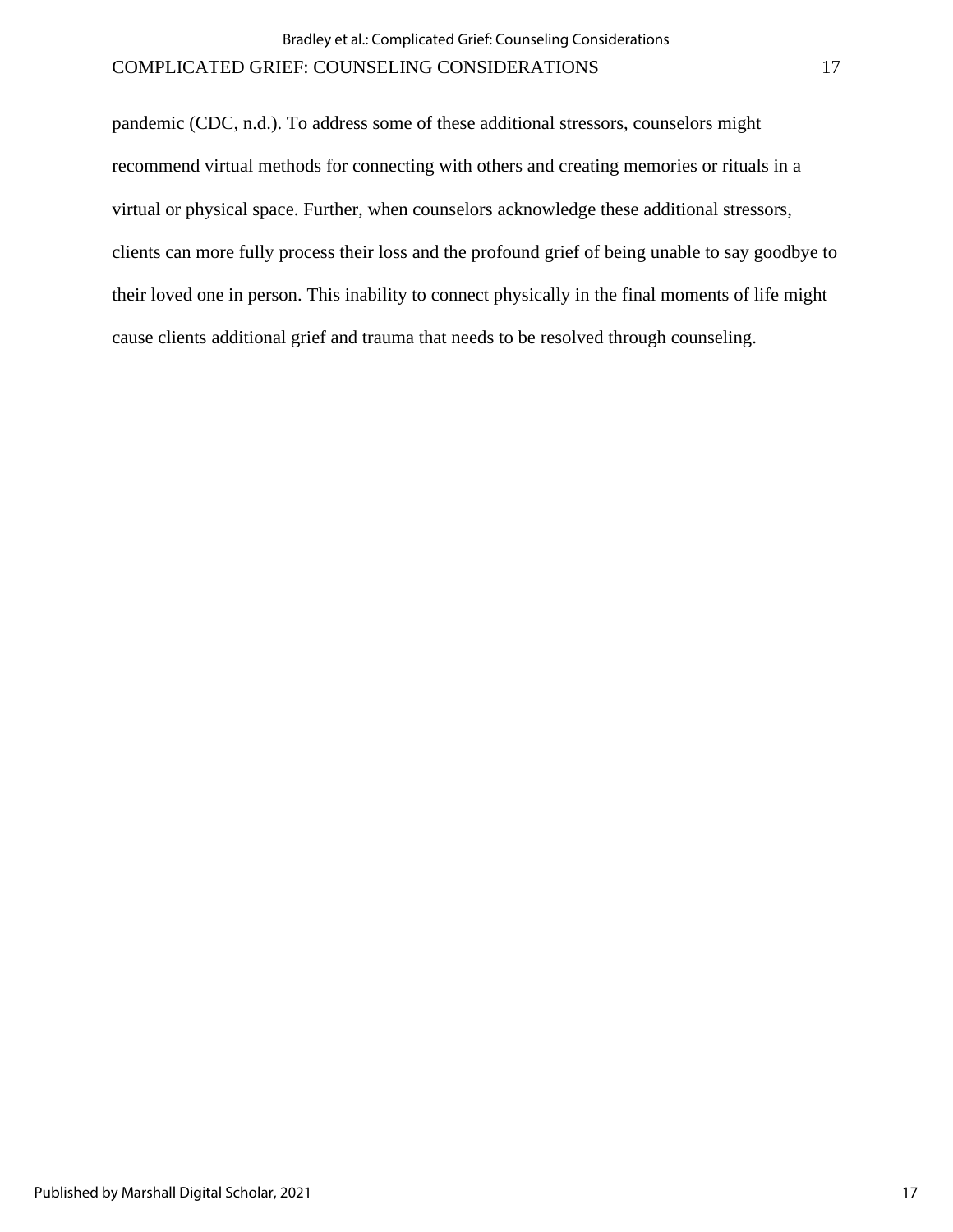#### **References**

- American Psychiatric Association. (2013). *Diagnostic and statistical manual of mental disorders*  (5th ed.).<https://doi.org/10.1176/appi.books.9780890425596>
- Burnes, T. R., Singh, A. A., Harper, A., Pickering, D. L., Moundas, S., Scofield, T., Maxon, W., Harper, B., Roan, A., & Hosea, J. (2009). *ALGBTIC competencies for counseling transgender clients*. Association of Lesbian, Gay, Bisexual, and Transgender Issues in Counseling. [https://www.counseling.org/docs/default](https://www.counseling.org/docs/default-source/competencies/algbtic_competencies.pdf?sfvrsn=d8d3732f_12)[source/competencies/algbtic\\_competencies.pdf?sfvrsn=d8d3732f\\_12](https://www.counseling.org/docs/default-source/competencies/algbtic_competencies.pdf?sfvrsn=d8d3732f_12)
- Harper, A., Finerty, P., Martinez, M., Brace, A., Crethar, H. C., Loos, B., Harper, B., Graham, S., Singh, A., Kocet, M., Travis, L., Travis, L., Lambert, S., Burnes, T., Dickey, L. M., & Hammer, T. (2013). Association for lesbian, gay, bisexual, and transgender issues in counseling competencies for counseling with lesbian, gay, bisexual, queer, questioning, intersex, and ally individuals. *Journal of LGBT Issues in Counseling, 7*(1), 2-43. <https://doi.org/10.1080/15538605.2013.755444>
- Bradley, L., Hendricks, C., & Crews, C. (2009). Expressive techniques: Counseling interventions for children and adolescents. In A. Vernon (Ed.), *Counseling children and adolescents* (4th ed., pp. 83-123). Love.
- Briggs, C. A., & Pehrsson, D. E. (2008). Use of bibliotherapy in the treatment of grief and loss: A guide to current counseling practices. *Adultspan Journal, 7*(1), 32-42. <https://doi.org/10.1002/j.2161-0029.2008.tb00041.x>
- Browning, F. C. (2008). Synchronizing loss with life over a life span: A dynamic perspective. *Adultspan Journal, 7*(1), 26–31.<https://doi.org/10.1002/j.2161-0029.2008.tb00040.x>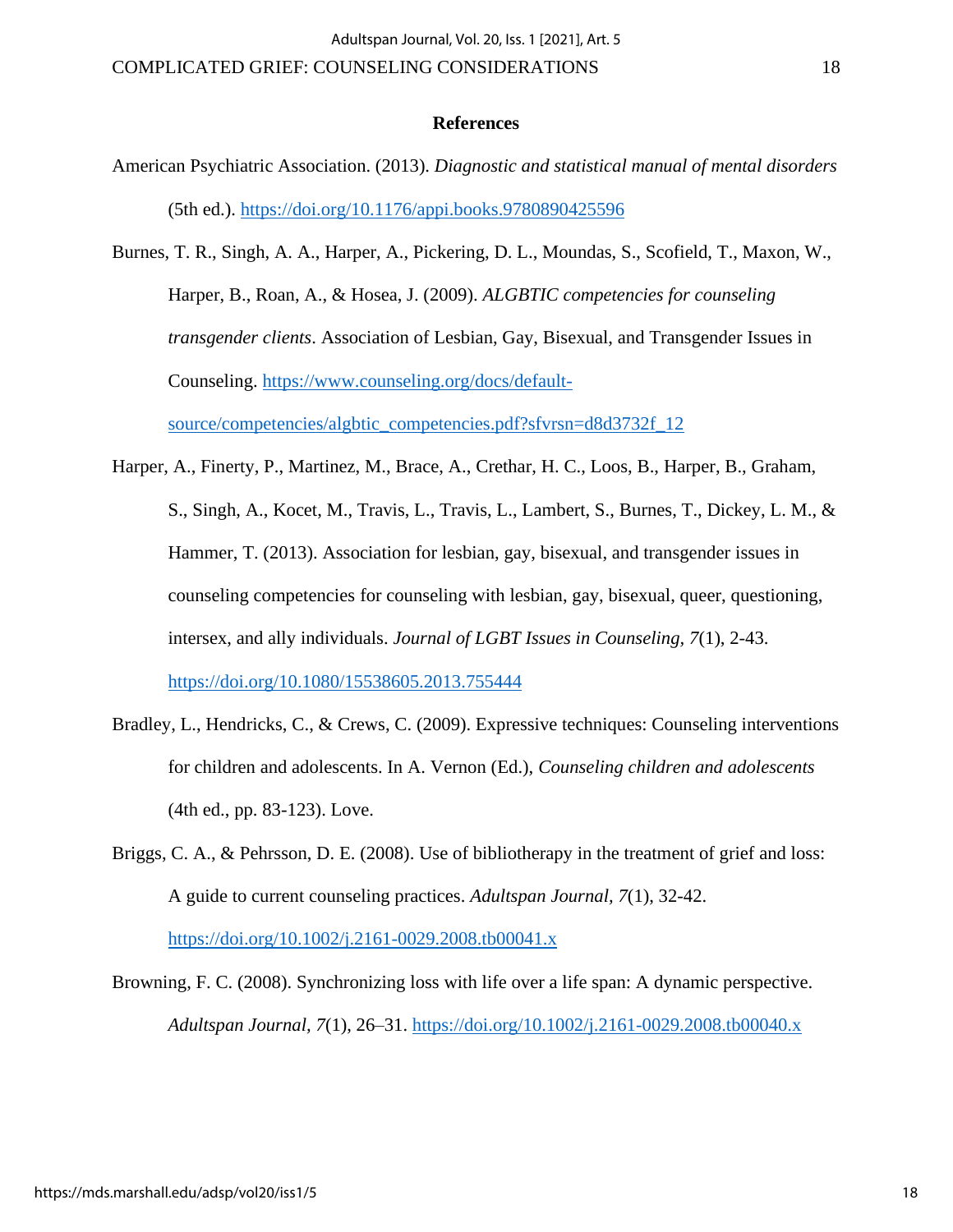- Butler, R. N. (2002). Age, death, and life review. In K. J. Doka (Ed.), *Living with grief: Loss in later life* (pp. 3-11). Hospice Foundation of America.
- Centers for Disease Control and Prevention. (n.d.). *Grief and loss.* [https://www.cdc.gov/coronavirus/2019-ncov/daily-life-coping/stress-coping/grief](https://www.cdc.gov/coronavirus/2019-ncov/daily-life-coping/stress-coping/grief-loss.html)[loss.html](https://www.cdc.gov/coronavirus/2019-ncov/daily-life-coping/stress-coping/grief-loss.html)
- Centers for Disease Control and Prevention. (2020, December 6). *United States COVID-19 cases and deaths by state: Reported to the CDC since January 21, 2020.* Retrieved December 2, 2020, from [https://covid.cdc.gov/covid-data-tracker/#cases\\_casesper100klast7days](https://covid.cdc.gov/covid-data-tracker/#cases_casesper100klast7days)
- Chapin, M., McCarthy, H., Shaw, L., Bradham-Cousar, M., Chapman, R., Nosek, M., Peterson, S., Yilmaz, Z., & Ysasi, N. (2018). *Disability-related counseling competencies*. American Rehabilitation Counseling Association. [https://www.counseling.org/docs/default-source/competencies/arca-disability-related-](https://www.counseling.org/docs/default-source/competencies/arca-disability-related-counseling-competencies-final-version-5-15-19.pdf?sfvrsn=c376562c_6)

[counseling-competencies-final-version-5-15-19.pdf?sfvrsn=c376562c\\_6](https://www.counseling.org/docs/default-source/competencies/arca-disability-related-counseling-competencies-final-version-5-15-19.pdf?sfvrsn=c376562c_6)

- Crunk, A. E., Burke, L. A., & Robinson, E. H. M., III. (2017). Complicated grief: An evolving theoretical landscape. *Journal of Counseling & Development*, *95*(2), 226–233. <https://doi.org/10.1002/jcad.12134>
- Dyer, J. E. T., & Hagedorn, W. B. (2013). Navigating bereavement with spirituality-based interventions: Implications for non-faith-based counselors. *Counseling and Values*, *58*(1), 69–84. <https://doi.org/10.1002/j.2161-007X.2013.00026.x>

Erford, B. T. (2019). *45 techniques every counselor should know* (3rd ed.). Pearson.

- Erikson, E. H. (1950). *Childhood and society.* W. W. Norton & Co.
- Farzadfard, S. A., Abdekhodaee, M. S., & Chaman-Abadi, A. G. (2015). Effectiveness of combined purposeful play therapy and narrative therapy on pre-school children's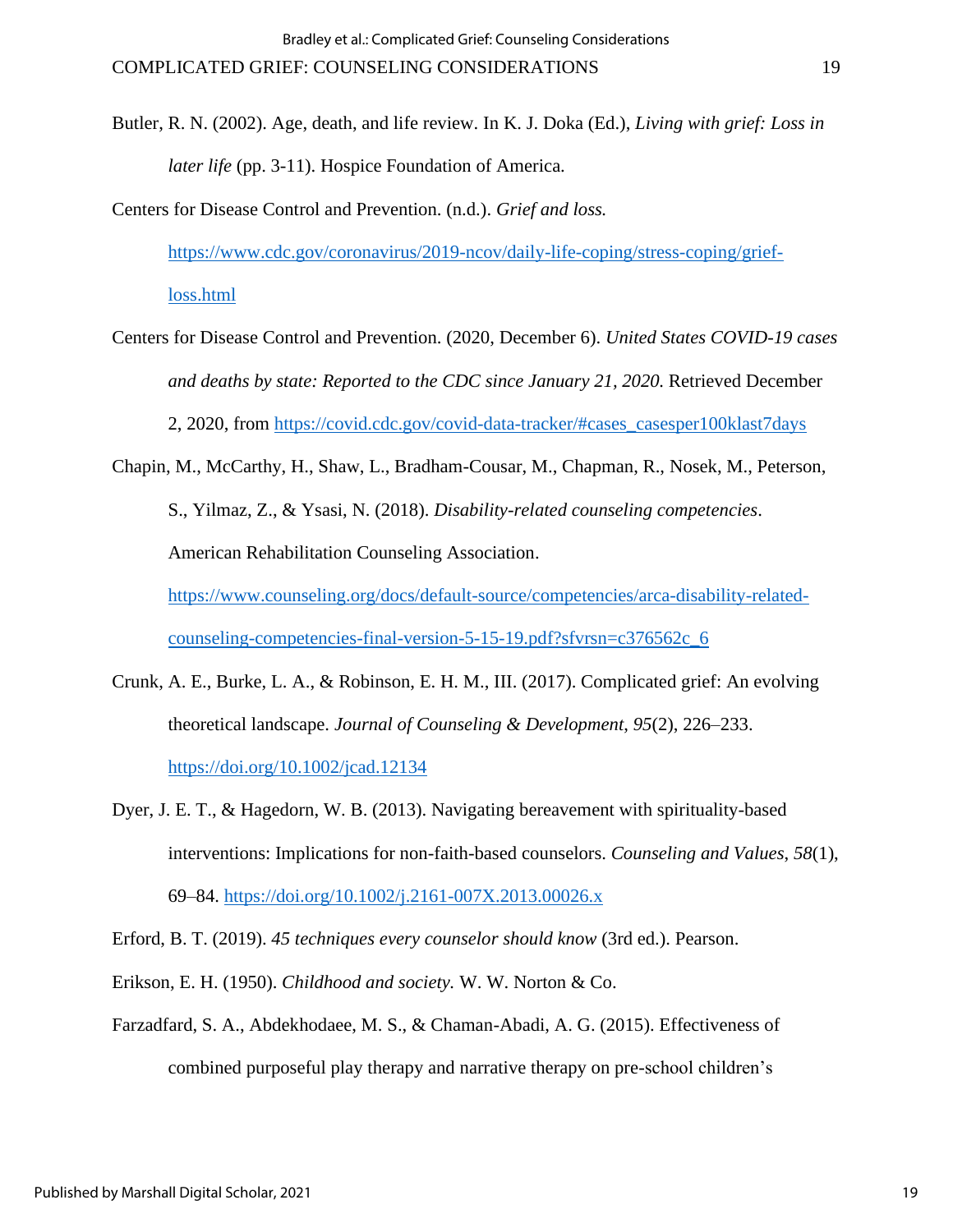attention and concentration. *Journal of Fundamentals of Mental Health, 17*, 353-359. [https://jfmh.mums.ac.ir/jufile?ar\\_sfile=280249#:~:text=Results%3A%20Children's%20at](https://jfmh.mums.ac.ir/jufile?ar_sfile=280249#:~:text=Results%3A%20Children) [tention%20increased%20significantly,group%20\(P%3D0.31\)](https://jfmh.mums.ac.ir/jufile?ar_sfile=280249#:~:text=Results%3A%20Children)

- Freud, S. (1963). Mourning and melancholia (J. Strachey, Trans.). In J. Strachey, A. Freud, A. Strachey, & A. Tyson (Ed. & Trans.), *The standard edition of the complete psychological works of Sigmund Freud* (pp. 237-260). Basic Books. (Original work published 1917)
- Fullen, M. C. (2016). Counseling for wellness with older adults. *Adultspan Journal, 15*(2), 109- 123. <https://doi.org/10.1002/adsp.12025>
- Gladding, S. T. (2016). *The creative arts in counseling* (5th ed.). American Counseling Association. <https://doi.org/10.1002/9781119291961>
- Hauck, G., Gelles, K., Bravo, V., & Thorson, M. (2020, June 23). Five months in: A timeline of how COVID-19 has unfolded in the U.S. *USA Today.* [https://www.usatoday.com/in](https://www.usatoday.com/in-depth/news/nation/2020/04/21/coronavirus-updates-how-covid-19-unfolded-u-s-timeline/2990956001/)[depth/news/nation/2020/04/21/coronavirus-updates-how-covid-19-unfolded-u-s](https://www.usatoday.com/in-depth/news/nation/2020/04/21/coronavirus-updates-how-covid-19-unfolded-u-s-timeline/2990956001/)[timeline/2990956001/](https://www.usatoday.com/in-depth/news/nation/2020/04/21/coronavirus-updates-how-covid-19-unfolded-u-s-timeline/2990956001/)
- Johns Hopkins University of Medicine. (2020, December 7). *Coronavirus resource center: COVID-19 Dashboard.* Center for Systems Science and Engineering. <https://coronavirus.jhu.edu/map.html>
- Kenney, K. R., Kenney, M. E., Alvarado, S. B., Baden, A. L., Brew, L., Chen-Hayes, S., Crippen, C. L., Harris, H. L., Henriksen, R. C., Malott, K. M., Paladino, D. A., Pope, M. L., Salazar, C. F., & Singh, A. A. (2015). *Competencies for counseling the multiracial population.* Multi-Racial/Ethnic Counseling Concerns Interest Network of the American Counseling Association Taskforce. [https://www.counseling.org/docs/default-](https://www.counseling.org/docs/default-source/competencies/competencies-for-counseling-the-multiracial-population-2-2-15-final.pdf?sfvrsn=c7ba412c_14)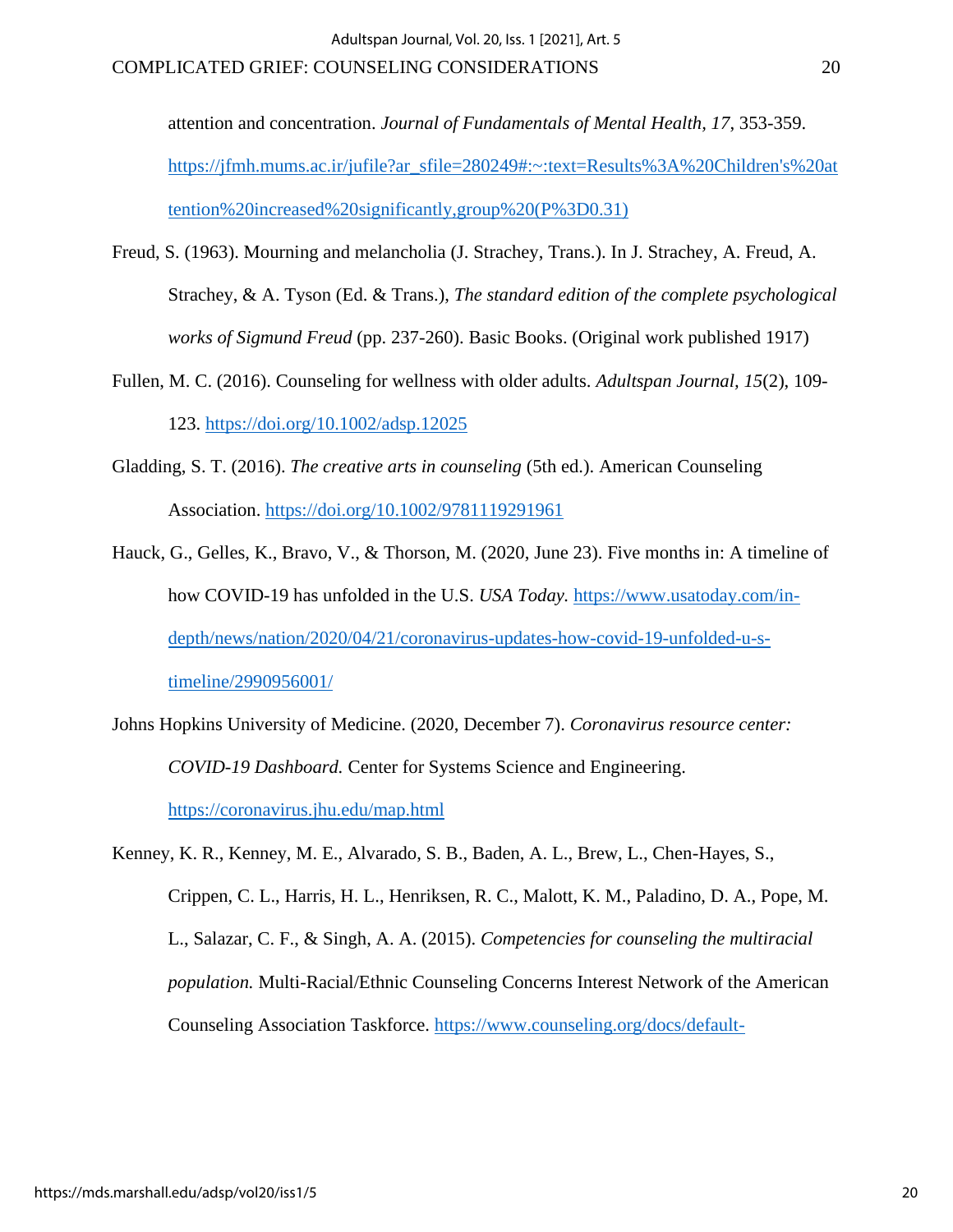[source/competencies/competencies-for-counseling-the-multiracial-population-2-2-15-](https://www.counseling.org/docs/default-source/competencies/competencies-for-counseling-the-multiracial-population-2-2-15-final.pdf?sfvrsn=c7ba412c_14)

[final.pdf?sfvrsn=c7ba412c\\_14](https://www.counseling.org/docs/default-source/competencies/competencies-for-counseling-the-multiracial-population-2-2-15-final.pdf?sfvrsn=c7ba412c_14)

- Kepic, M. (2019). Life satisfaction after spousal loss: The potential influence of age, gender, and leisure. *Adultspan Journal, 18*(2), 109-123.<https://doi.org/10.1002/adsp.12079>
- Kochanek, K. D., Murphy, S. L., Xu, J., & Arias, E. (2019). National vital statistics reports: Deaths: Final data for 2017. *U.S. Department of Health and Human Services, 68*(9), 1-77*.*  [https://www.cdc.gov/nchs/data/nvsr/nvsr68/nvsr68\\_09-508.pdf](https://www.cdc.gov/nchs/data/nvsr/nvsr68/nvsr68_09-508.pdf)
- Kubler-Ross, E. (1969). *On death and dying: What the dying have to teach doctors, nurses, clergy and their own families.* Macmillan.
- Lundorff, M., Thomsen, D. K., Damkier, A., & O'Connor, M. (2019). How do loss- and restoration-oriented coping change across time? A prospective study on adjustment following spousal bereavement. *Anxiety, Stress & Coping An International Journal, 32*(3), 270-285.<https://doi.org/10.1080/10615806.2019.1587751>
- Neimeyer, R. A. (2000). Searching for the meaning of meaning: Grief therapy and the process of reconstruction. *Death Studies, 24*(6)*,* 541-558.

<https://doi.org/10.1080/07481180050121480>

- Neimeyer, R. A., & Burke, L. A. (2012). Complicated grief and the end-of-life: Risk factors and treatment considerations. In J. L. Werth (Ed.), *Counseling clients near the end-of-life: A practical guide for mental health professions* (pp. 205-224). Springer.
- Newson, R. S., Boelen, P. A., Hek, K., Hofman, A., & Tiemeier, H. (2011). The prevalence and characteristics of complicated grief in older adults. *Journal of Affective Disorders, 32*(1)*,*  231-238. <https://doi.org/10.1016/j.jad.2011.02.021>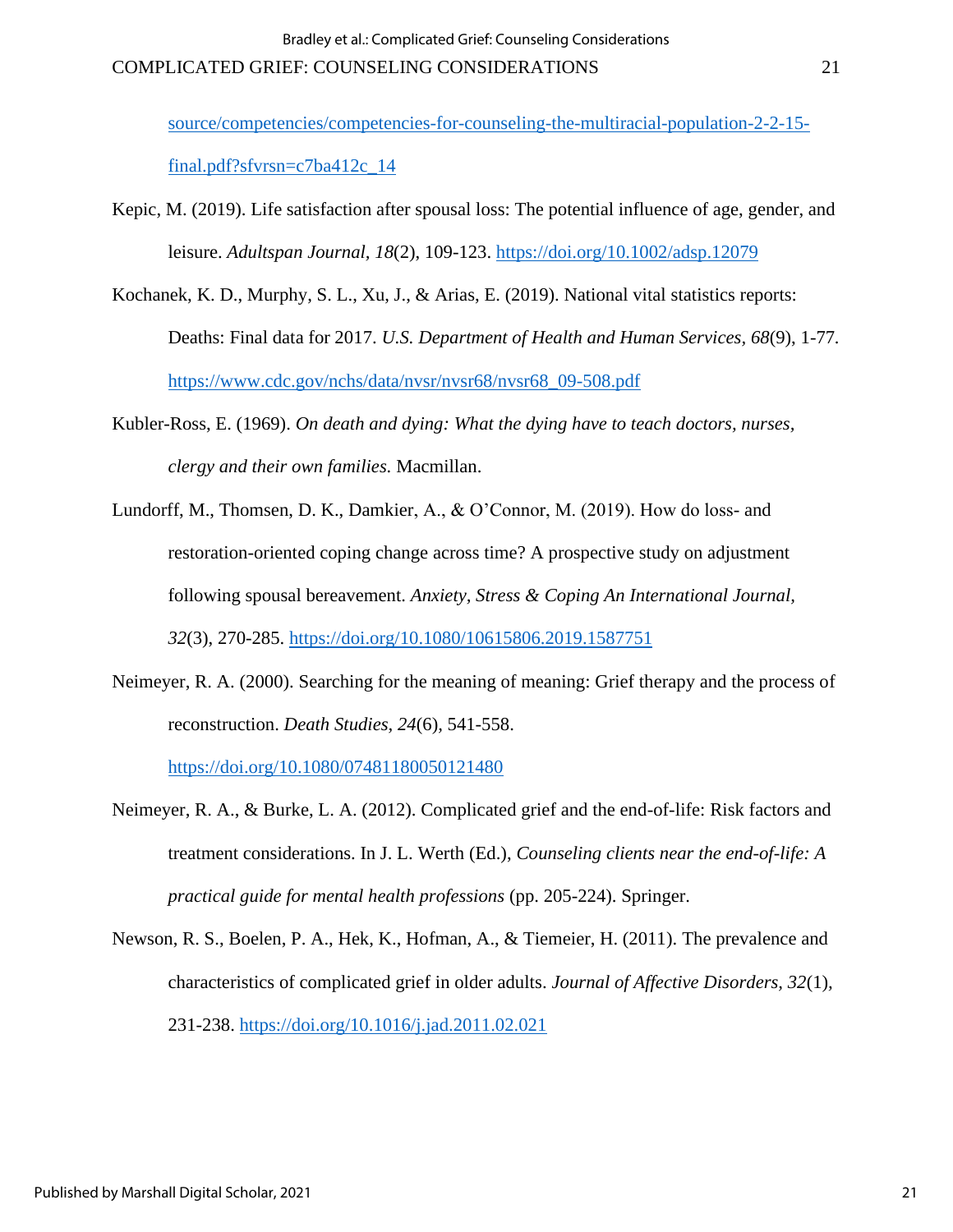- O'Connor, M. F., & Arixmendi, B. J. (2014). Neuropsychological correlates of complicated grief in older spousally bereaved adults. *Journal of Gerontology, 69*(1), 12-18. <https://doi.org/10.1093/geronb/gbt025>
- Parks, C. (2007). Complicated grief: The debate over a new DSM-5 category. In K. Doka (Ed.), *Living with grief, before, and after the death* (pp. 129-152). Hospice Foundation of America.
- Prigerson, H., Ahmed, I., Silverman, G. K., Saxena, A. K., Maclejewski, P. K., Jacobs, S. C., Kasl, S. V., Aqeel, N., & Hamirani, M. (2002). Rates and risks of complicated grief among psychiatric clinic patients. *Death Studies*, *26*(11), 781-792.

<https://doi.org/10.1080/07481180290106571>

- Richardson, V. E. (2006). A dual process model of grief counseling: Findings from the changing lives of older couples (CLOC) study. *Journal of Gerontological Social Work, 48*(3), 311- 329. [https://doi.org/10.1300/J083v48n03\\_03](https://doi.org/10.1300/J083v48n03_03)
- Rossheim, B. N., & McAdams, C. R., III. (2010). Addressing the chronic sorrow of long-term spousal caregivers: A primer for counselors. *Journal of Counseling & Development, 86*(4)*,* 477-488.<https://doi.org/10.1002/j.1556-6678.2010.tb00048.x>

Shear, M. K. (2012). Getting straight about grief. *Depression and Anxiety, 29*, 461. <https://doi.org/10.1002/da.21963>

- Stroebe, M., & Schut, H. (1999). The dual process model of coping with bereavement: Rationale and description. *Death Studies, 23,* 197-224.<https://doi.org/10.1080/074811899201046>
- Stroebe, M. S., Hansson, R. D., Schut, H., & Stroebe, W. (2008). Bereavement research: Contemporary perspectives. In M. S. Stroebe, R. D. Hansson, H., Schut, & W. Stroebe (Eds.), *Handbook of bereavement research and practice: Advances in theory and*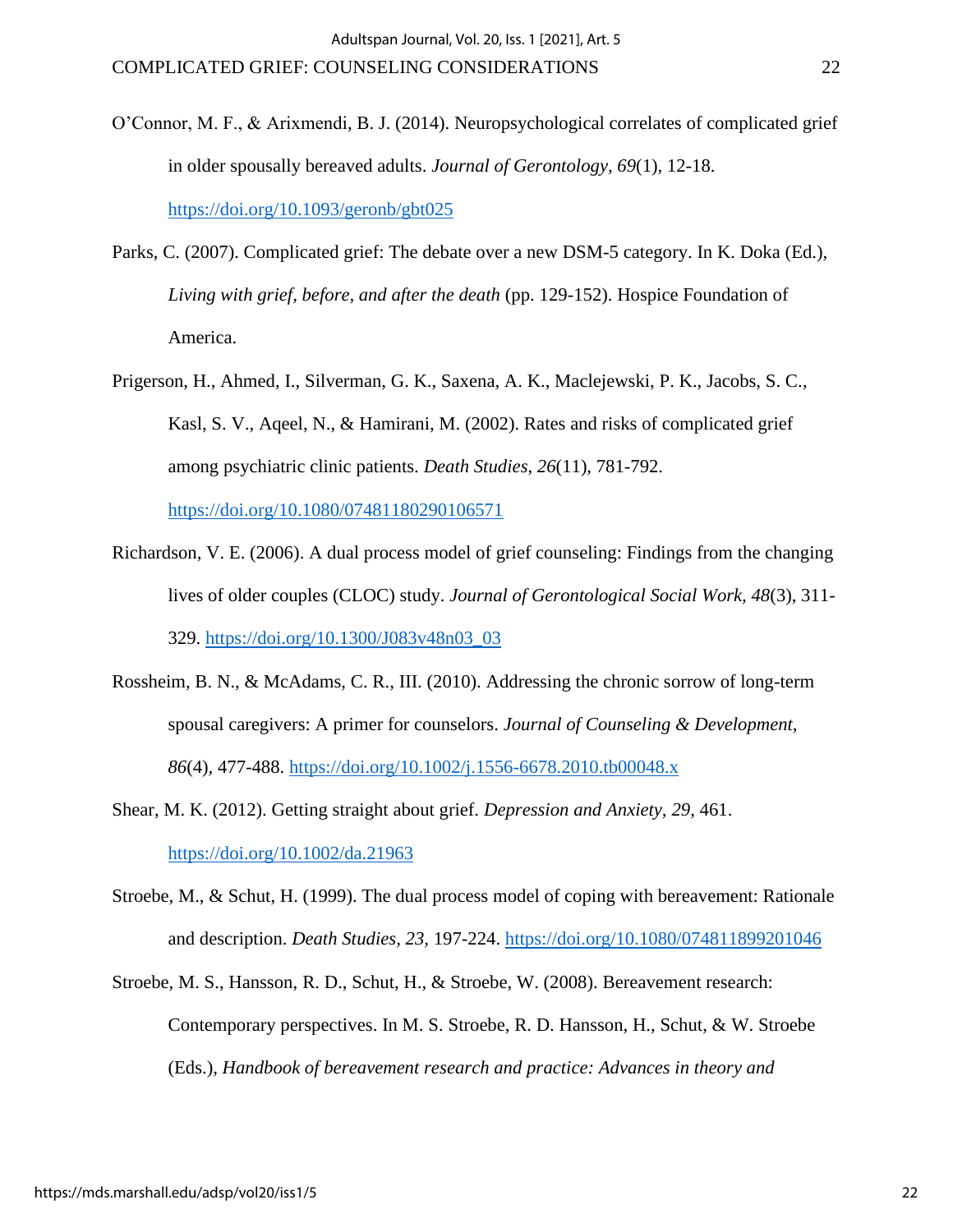*intervention* (pp. 3-25). American Psychological Association.

[https://doi.org/10.1037/14498-001](https://psycnet.apa.org/doi/10.1037/14498-001)

Supirno, K. P., & Luptak, M. (2013). Complicated grief in older adults: A randomized controlled trial of complicated grief group therapy. *The Gerontologist, 54*(5), 840-856. <https://doi.org/10.1093/geront/gnt076>

Wagner, N. J., Muller, P. R., & Sims, R. A. (2019). Professional counselors' interests in counseling older adults. *Adultspan Journal, 18*(2), 70-84. <https://doi.org/10.1002/adsp.12078>

- White, A. G., & Bailey, J. S. (1990). Reducing disruptive behavior of disruptive physical education students with sit and watch. *Journal of Applied Behavior Analysis, 23*(3)*,* 353- 359.<https://doi.org/10.1901/jaba.1990.23-353>
- Whiting, P., & Bradley, L. (2007). Artful witnessing of the story: Loss in aging adults. *Adultspan Journal, 6*(2), 119-128. <https://doi.org/10.1002/j.2161-0029.2007.tb00037.x>
- Winch, G. (2014, April 1). *The 5 psychological challenges of loss and grief: How loss disrupts our lives and how to heal.* Psychology Today.

[https://www.psychologytoday.com/us/blog/the-squeaky-wheel/201404/the-5-](https://www.psychologytoday.com/us/blog/the-squeaky-wheel/201404/the-5-psychological-challenges-loss-and-grief)

[psychological-challenges-loss-and-grief](https://www.psychologytoday.com/us/blog/the-squeaky-wheel/201404/the-5-psychological-challenges-loss-and-grief)

Woodburn, C. (2016). *The experience of same-sex partner loss among people age 55 and older.* [Master's thesis, Smith College]. Smith ScholarWorks.

<https://scholarworks.smith.edu/cgi/viewcontent.cgi?article=3061&context=theses>

World Health Organization. (2018). *International classification of diseases for mortality and morbidity statistics* (11th ed). [https://icd.who.int/browse11/l-](https://icd.who.int/browse11/l-m/en#/http://id.who.int/icd/entity/1183832314)

[m/en#/http://id.who.int/icd/entity/1183832314](https://icd.who.int/browse11/l-m/en#/http://id.who.int/icd/entity/1183832314)